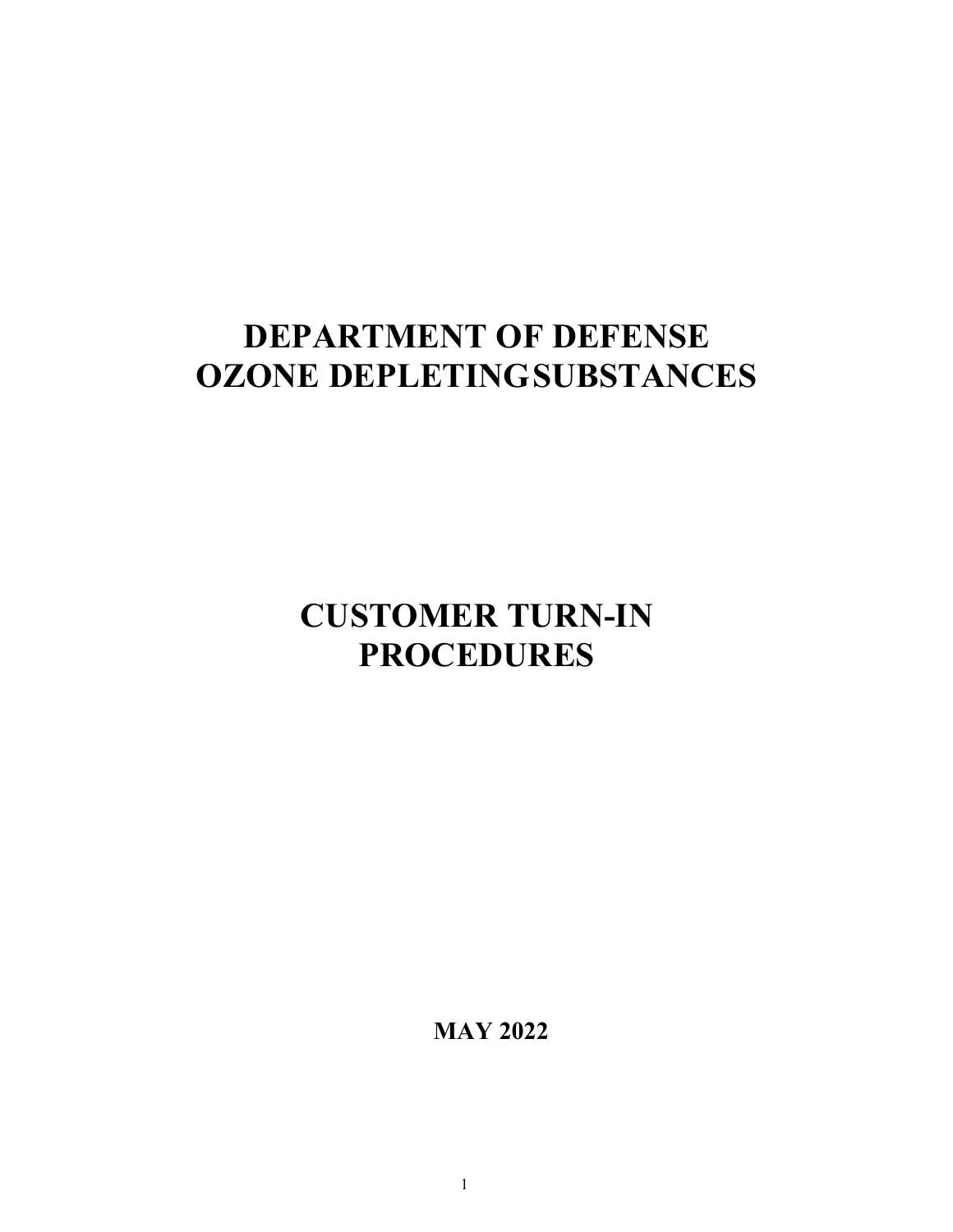#### **PREFACE**

The Defense Logistics Agency (DLA) is assigned the mission of managing the Defense Reserve of Ozone Depleting Substances to ensure that the supplies for mission critical uses are available. DLA provides central management for the receipt, storage and issuance through the DLA Aviation which is the activity within DLA that manages these substances. The DLA Distribution Richmond is the primary storage site for ODS.

It is imperative that your Military Service or Defense Agency turn in to the Reserve the following excess CFCs 11, 12, 114, 500, 502; Halons 1202, 1211, 1301, 2402; and HCFC-22. The Reserve accepts both used and new CFCs, Halons, and HCFC-22 in a relatively pure state (i.e. not as a component of other products). These chemicals may have been purchased under the Federal Supply Classes (FSC) 6830 and 4210, or from a commercial source. CFC/Solvent - 113 (Type I & II) and 1,1,1 Trichloroethane (FSCs 6850 and 6810) can also be turned in to the Reserve provided they have never been used and the containers in which the chemicals reside have never been opened or unsealed.

All turn ins must be returned to DLA Distribution in Richmond VA unless the activity is in Japan, Hawaii, or San Diego, California (Restricted to Navy Only). Section 1 provides procedures on how to turn-in excess ODS to DLA Distribution in Richmond VA. Section 2B, C & D provide site specific guidance pertaining to turn-ins to the collection sites at: Yokosuka, Japan; Pearl Harbor, Hawaii, and San Diego, California. Guidance for other overseas Turn-Ins is found at the beginning of Section 2**.** Section 3 provides National Stock Numbers (NSN's) specifically assigned to identify ODS turned in to the Reserve and associated recovery cylinders. Section 4 lists the chemical names of the Reserve ODS. Section 5 lists the DoD Services' and Coast Guard POC's.

For questions concerning requisitions (sales orders) and stock availability, contact the Reserve at DSN 695-6451 or commercial (804) 279-6451. For procedural concerns or questions please call, DSN 695-5202 or 5004. The commercial number is (804) 279-5202 or 5004.

> Program Manager DoD ODS Reserve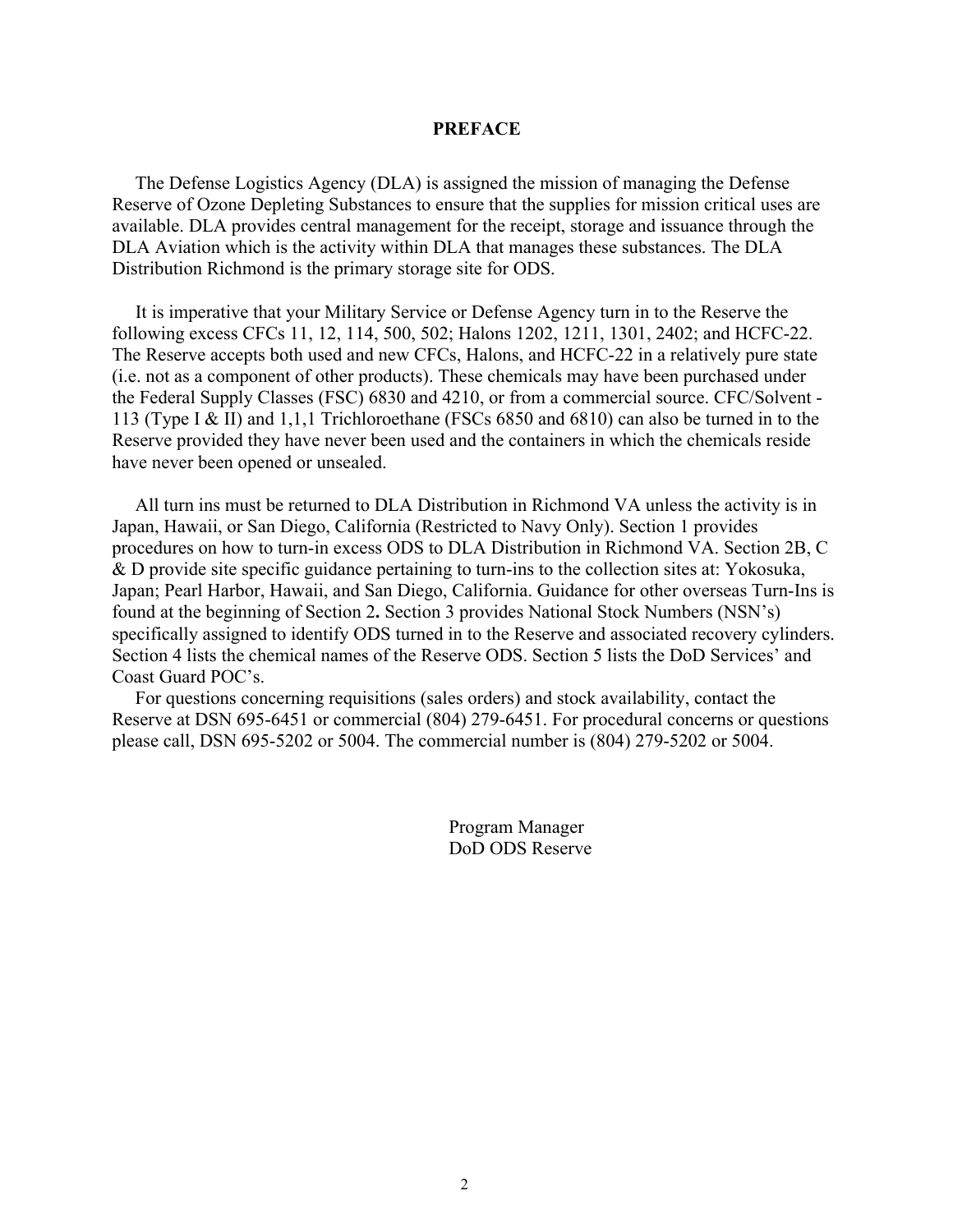## **GENERAL ODS TURN-IN INFORMATION**

### **I. Procedures**

A. No authorization/pre-notification to the item manager or ODS Program Office is required when turning in ODS to the Reserve.

B. All types of ODS containers will be accepted in the Reserve to include cylinders, fire extinguishers, drums, spheres, and canisters. Government recovery cylinders are available free of charge through DLA Aviation for ODS turned in to the Reserve. The Military Standard Requisition and Issue Procedure (MILSTRIP) is used to requisition ODS. The DLA preferred method for your input of a requisition (sales order) into the supply system is through FEDMALL, [\(http://www.dla.mil/Info/FedMall/\), b](http://www.dla.mil/Info/FedMall/))ut requisitions can be phoned in to DLA Customer Interaction Center, (DLA CIC). The Center is available 24 hours a day at DSN 661-7766 or COMM toll free (877) 352-2255 (877-DLA-CALL), or by email at [dlacontactcenter@dla.mil t](mailto:dlacontactcenter@dla.mil)o answer questions concerning MILSTRIP and requisition status. The government cylinders used for recovering CFC refrigerants are painted orange, and Halons red. Both have yellow tops and dual port (two valves) to distinguish them from single port valve standard spec gas cylinders. Dual port spec gas (virgin) CFC cylinders are only available for Navy shipboard applications.

- C. All ODS containers returned to the Reserve must be tagged/labeled as follows:
	- 1. The shippers DoD Activity Address Code (DODAAC).
	- 2. The shipping activity's "in-the-clear" address with POC and phone number.
	- 3. The NSN of cylinder(s) containing the recovered ODS (see Section 3).
	- 4. Type of ODS (i.e., Halon 1301 or CFC-12).
	- 5. The quantity of containers on the pallet or within the shipping crate.
	- 6. Packaged and labeled in compliance with DOT regulations.

Note: When multiple containers (cylinders, drums, spheres, canisters, or fire extinguishers) with the same NSN are shipped palletized or in a box/crate, apply only one tag/label to the shipment, not to each item.

D. Fire suppression system cylinders and canisters with electrical charges or initiators must be deactivated prior to shipment to the Reserve. Also, safety caps must be usedto cover exposed actuation mechanisms and discharge ports on these special cylinders, otherwise dangerous safety situations could arise during the shipping, receiving, or storage process. Your local area fire protection equipment companies can provide safety services. Special handling procedures for Halon system cylinders are provided later in Section 1. If further guidance is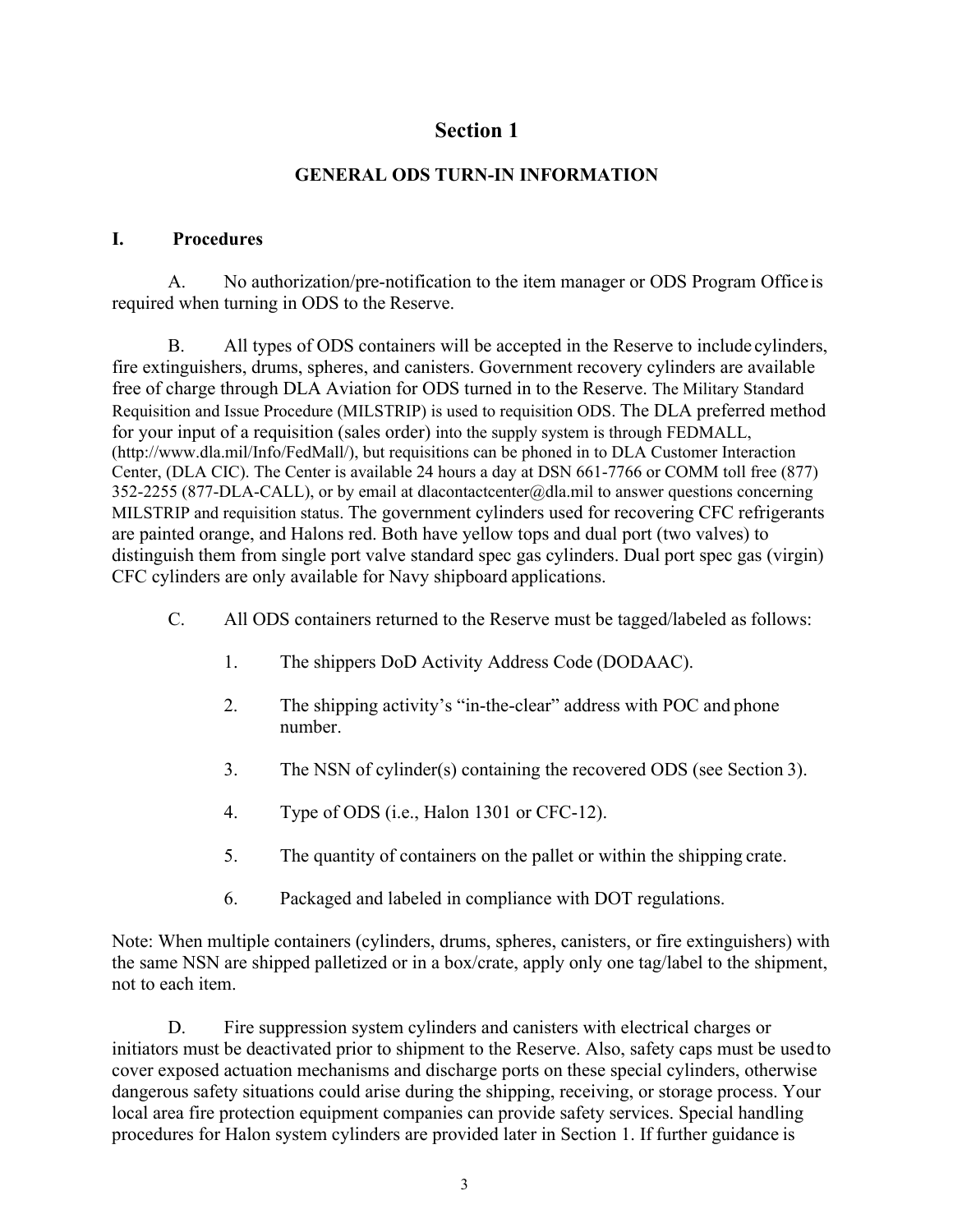needed contact the ODS Reserve Program Office at DSN 695- 5004 or Commercial (804) 279 5004 or email [avnodsreserve@dla.mil.](mailto:avnodsreserve@dla.mil)

E. Monetary credit will not be given for turned in ODS or cylinders. However, ownership credit will always be given to the service or agency for the pounds of ODS returned to the Reserve.

F. Empty recovery, and spec gas cylinders must be turned in to the Reserve. Spec gas empty cylinders (see Section 3 for applicable NSNs) should not be used for recovering ODS. Spec gas cylinders will be refurbished and refilled with product for future requisitions. There are exceptions to recovering product into spec gas cylinders, but this applies to limited Navy shipboard applications. Approval by the ODS Program Office is required to obtain these unique spec gas cylinders for shipboard applications.

G. CFC/Solvents - 113 and 1,1,1 Trichloroethane when turned in must be in their original containers in which the seal has never been broken.

H. Burnt out or mixed reserve products can be turned in to the Reserve. Clearly identify the chemical by defining its components (i.e.,  $R-12 \& R-502$ ).

- I. The following items **are not** a part of the Reserve:
	- 1. Empty fire extinguishers (valves removed)
	- 2. Empty commercial containers
	- 3. Aerosol cans with Reserve chemicals
	- 4. Dry chemicals
	- 5. HCFC refrigerants except for R-22
	- 6. R-134a or other HFC refrigerants

Contact your local Property Disposal Office for guidance on discarding these items.

### **II. Transportation Guidance**

A. When shipping ODS refer to the following regulations if needed:

1. MIL-STD-129L, Military Standard Marking for Shipment and Storage.

2. DLAR 4145.25, Storage and Handling of Compressed Gases and Liquids in Cylinders, and of Cylinders or the following applicable Service regulation:

- (a) AR-700-68
- (b) NAVSUPINST 4440.128C
- (c) MCO 10330.2C
- (d) AFR 67-12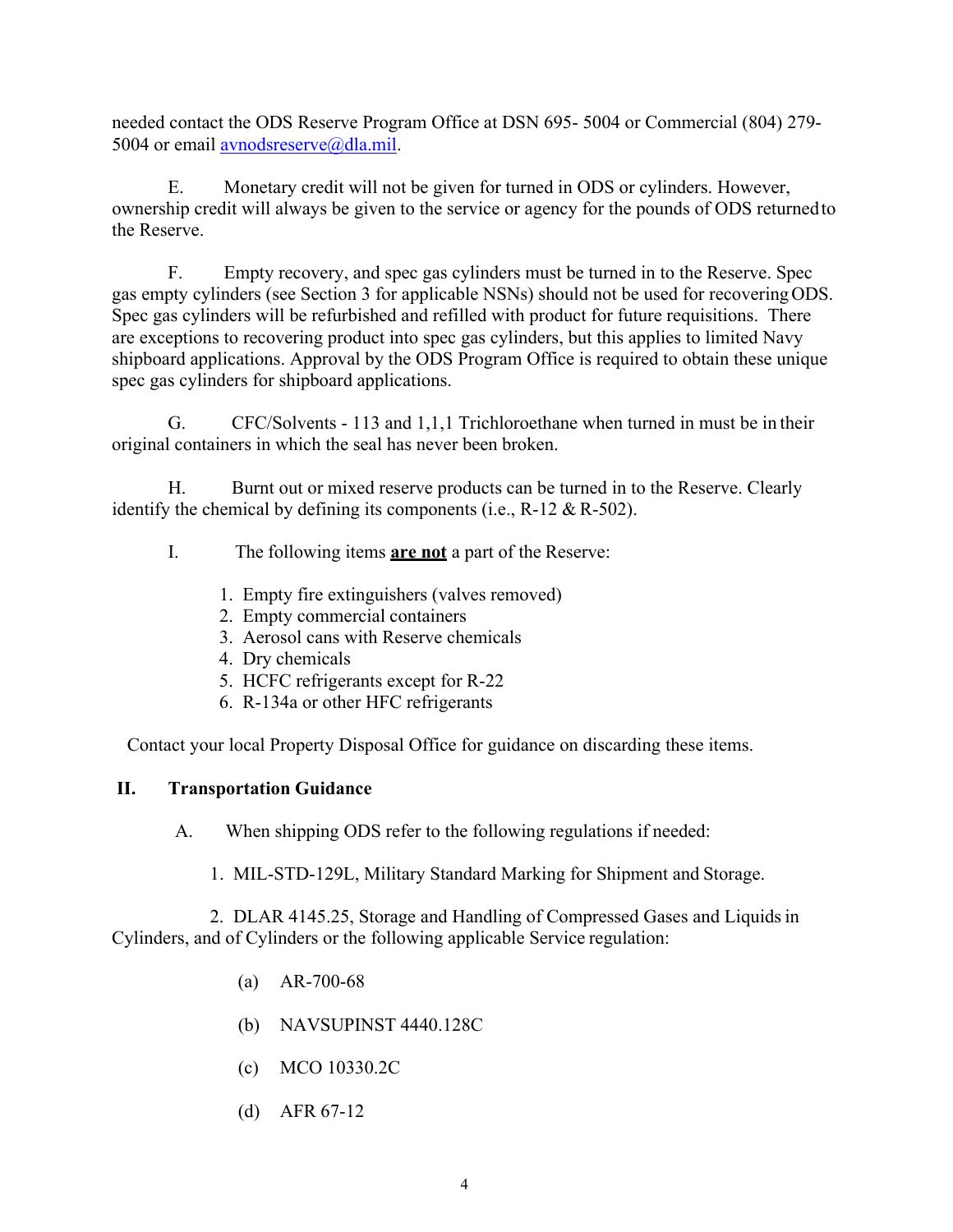3. Code of Federal Regulations 49.173 (particularly 173.301), Requirements forthe Shipment of Compressed Gas Cylinders.

B. Turn-ins should be forwarded to the following address beginning May 1, 2022:

SW0400 DLA DISTRIBUTION RICHMOND ODSR Cylinder Operations Open Shed 6 6090 Strathmore Rd. Richmond, VA 23237

**\*Carriers making deliveries will use only Gate 13, located off State Route 150, Chippenham Parkway, (Exit 67 from I95), 1/4 mile west of U.S. Highway 1 and 301, Strathmore Road/DDRV/DSCR Exit, between 8:00 A.M. and 12:00 Noon, Monday through Friday, excluding holidays. (GPS Users can enter "Strathmore Road and G Road" to locate this entrance.) Carriers should contact Ms. Lori Herzog for directions or upon arrival at the Depot at Work: 804-279-1007 or Cell: 715-923-8196. Please make sure the material is properly marked, palletized, and banded.**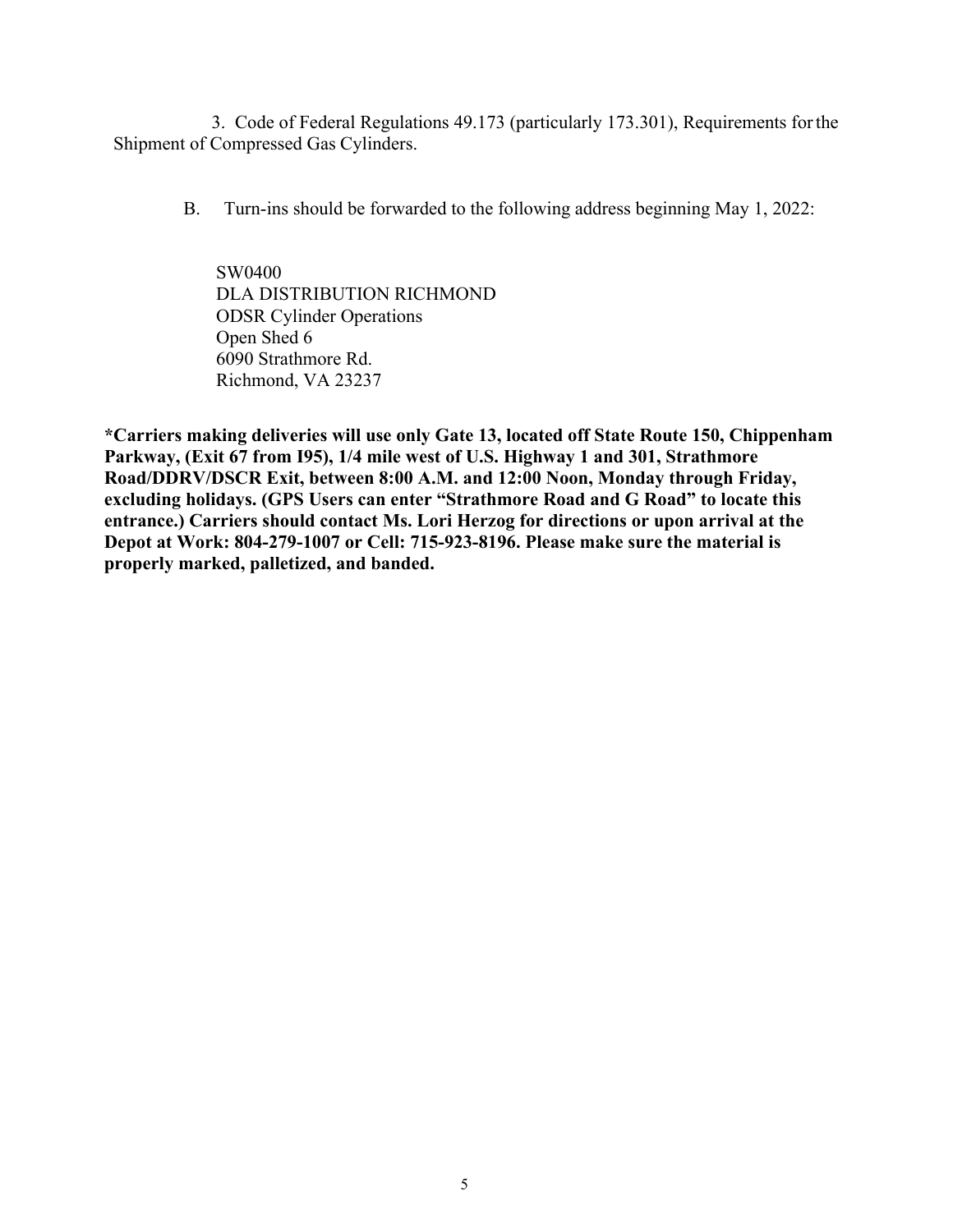### **III. Special Handling Procedures for Halon 1301 System Cylinders**

A. Halon 1301 is typically incorporated into built-in fire suppression systems applications with the charged Halon cylinder connected to the system piping. Because the Halon is over pressurized with nitrogen to facilitate distribution, these system cylinders are usually disconnected from the system and used as the transportation cylinder to return the product to the Reserve as the systems are taken out of service. However, fire suppression system cylinders and canisters with electrical charges or initiators must be deactivated prior to shipment to theDefense Reserve. Special care should be taken when deactivating and disassembling the systems. The valves on these cylinders are designed in a manner that upon activation, they are changed instantly from a closed position to fully open position and will dispense the Halon in less than 10 seconds. The combination of these sensitive valves and the high pressure within the cylinders require compliance with good safety practices. It is highly recommended that an expert in Fire Suppression Systems be contracted to perform the decommissioning/removal.

B. Instructions for dismantling a Halon Fire Suppression System are provided as follows:

1. The first step is to deactivate the actuation system, which is usually electrical or pneumatic. However, disconnection from the electrical or pneumatic source is not enough from a safety standpoint. In the case of pneumatic systems, there is often still a small pin exposed that must be covered with a safety cap before handling. Just the slightest touch on this pin could cause full activation of the valve. In the case of electrically activated valves, simple disconnection of the electrical leads to solenoid valves is acceptable. However, if the electrical connection is to an explosive initiator, it is very important to remove the initiator. This is a very important safety practice, because static electricity can cause the explosive to detonate. These actions should be done before any other dismantling is initiated.

2. The next step is to disconnect any discharge piping from the discharge port. Immediately upon disconnection of the piping, install an anti-recoil device (discharge port safety cap). Safety caps should be used to cover exposed actuation mechanisms and discharge ports on these special cylinders, otherwise dangerous safety situations could arise during the shipping, receiving, or storage process. Application of manufacturer's designed and supplied caps are the proper safety practice. In some cases, the threads are not the same as pipe threads and may not hold under the pressure of release. However, if pipe caps, plugs or plates are substituted for manufacturer's caps, at least four opposing holes must be drilled in the anti-recoil cap, plug or plate to disperse any release of the Halon if the valve inadvertently activates. Anti-recoil device safety caps/plugs/plates must always be in place before handling the cylinders.

3. Adherence with the above safety practices is paramount before removing any cylinders from the mounting position. Once the safety devices are in place, cylinders can be moved with relative safety. However, these are high-pressure compressed gas cylinders and require all the safe handling practices of any other gas cylinder. Also, protective safety wear is required for personnel deactivating cylinders.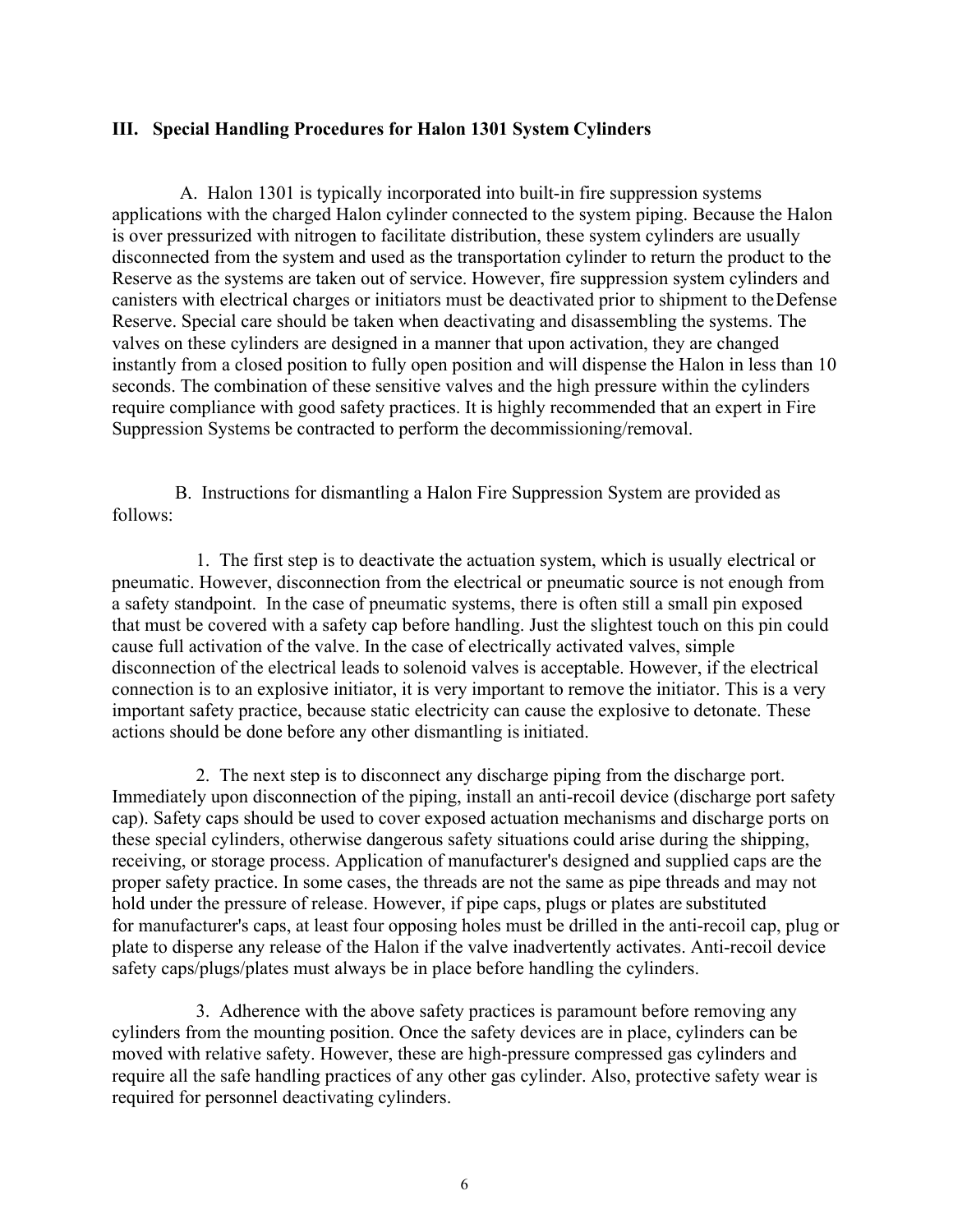### **SITE SPECIFIC PROCEDURES**

### **A. Procedures for all U.S. Bases within the European Union**

- I. The primary turn-in site for the DoD ODS Reserve is located at DLA Distribution in Richmond, VA. DLA Distribution Europe in Germersheim, Germany is no longer able to accept, store, cross-dock, transship or otherwise handle CFC refrigerants or halon fire suppressants. As a result, all ODS material must be shipped directly from the Using Unit to the ODS Reserve primary turn-in site utilizing the Defense Transportation System via established Theater Logistics Procedures.
- II. Additionally, the former European ODS Holding Site in Zevenaar, The Netherlands has closed and is no longer available to receive, store, cross-dock, transship or otherwise handle CFC refrigerants or halon fire suppressants. As a result, all ODS material from Bases and Stations within the U.K. must be shipped directly from the Using Unit to the ODS Reserve primary turn-in site utilizing the Defense Transportation System via established Theater Logistics Procedures.
- III. Turn-in procedures:

A. All types of ODS containers will be accepted in the Reserve to include cylinders, fire extinguishers, drums, spheres, and canisters. Government recovery cylinders are available free of charge from DLA for ODS turned in. They can be requisitioned by following normal MILSTRIP procedures. The government cylinders used for recovering CFC refrigerants are painted orange, and Halons red. Both have yellow tops and dual port (two valves) to distinguish them from single port valve standard spec gas (virgin)cylinders.

B. All ODS containers being turned in to Richmond must have the following information attached:

- 1. The shippers DoD Activity Address Code (DoDAAC).
- 2. The shipping activity with POC and phone number.
- 3. The NSN of cylinder(s) containing the recovered ODS (see Section 3).
- 4. Type of ODS (i.e., Halon 1301 or CFC-12).
- 5. The quantity of containers on the pallet or within the shipping crate.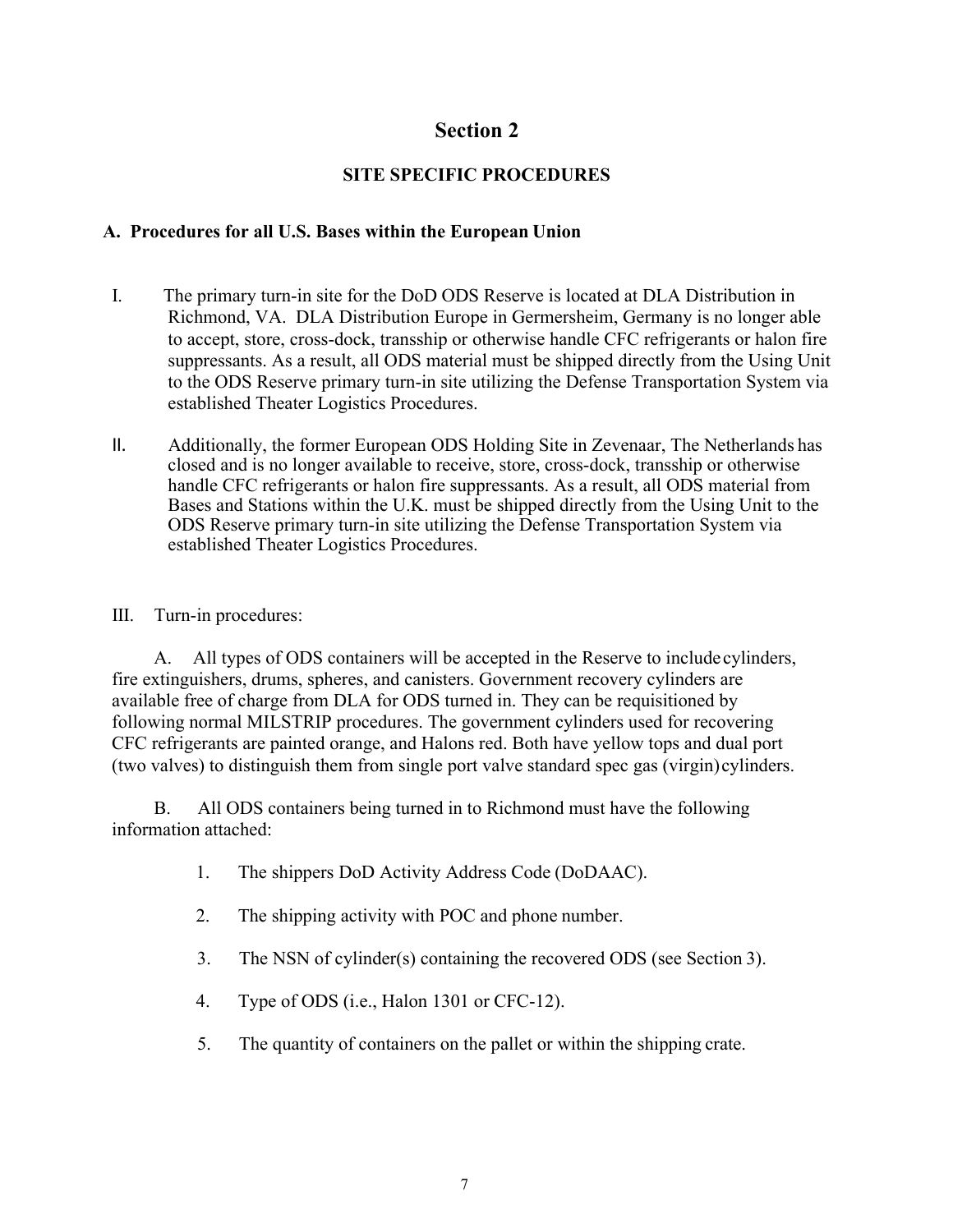Note: When multiple containers (cylinders, drums, spheres, canisters, or fire extinguishers) with the same NSN are shipped palletized or in a box/crate, apply only one tag/label to the shipment, not to each item. Pallets must contain items of the same type, i.e., cylinders, drums, canisters, etc.).

C. Fire suppression system cylinders and canisters with electrical charges or initiators must be deactivated prior to shipment to the Reserve. Also, safety caps must be used to cover exposed actuation mechanisms and discharge ports on these special cylinders, otherwise dangerous safety situations could arise during the shipping, receiving, or storage process. Local fire protection experts can provide safety services. Special handling procedures for Halon system cylinders are provided in Section 1. If further guidance is needed contact the ODS Reserve Program Office in Richmond, VA at DSN 695-5202 or Commercial (804) 279-5202 or email [avnodsreserve@dla.mil.](mailto:avnodsreserve@dla.mil)

D. Monetary credit will not be given for turned in ODS or cylinders. However, ownership credit will always be given to the service or agency for the pounds of ODS returned to the Reserve. ODS can be requisitioned from the Reserve by service-authorized activities.

E. The following procedures will be followed:

1. Units with leaking containers must transfer the ODS into proper storage containers before shipment to Richmond. If guidance is needed related to leaking cylinders, please call one of the collection sites POCs as provided in paragraph H of this section.

2. Cylinders will be banded to wooden pallets using metal/steel-banding material or secured in a wooden crate.

3. Halon fire extinguishers/system cylinders will have safety pins installedwhere applicable and secured to prevent accidental release. Safety caps will be installed on cylinders.

4. DD Form 1348-1/DD 1149, or local equivalent, will be the document used to turn-in ODS cylinders.

5. The cargo vehicle (truck/trailer) will have means for forklift off-loading, e.g., removable side rails. Cylinders will not be off-loaded by hand.

F. Transportation Guidance

1. When transporting compressed gas cylinders with ODS, the following guidelines apply to military and in some cases contracted carriers:

(a) Military carriers must follow USAREUR Regulation 55 and USAFE Regulation 75 and comply with the European Agreement Concerning the International Carriage of Dangerous Goods by Road (ADR) and the equivalent in Germany (GGVS).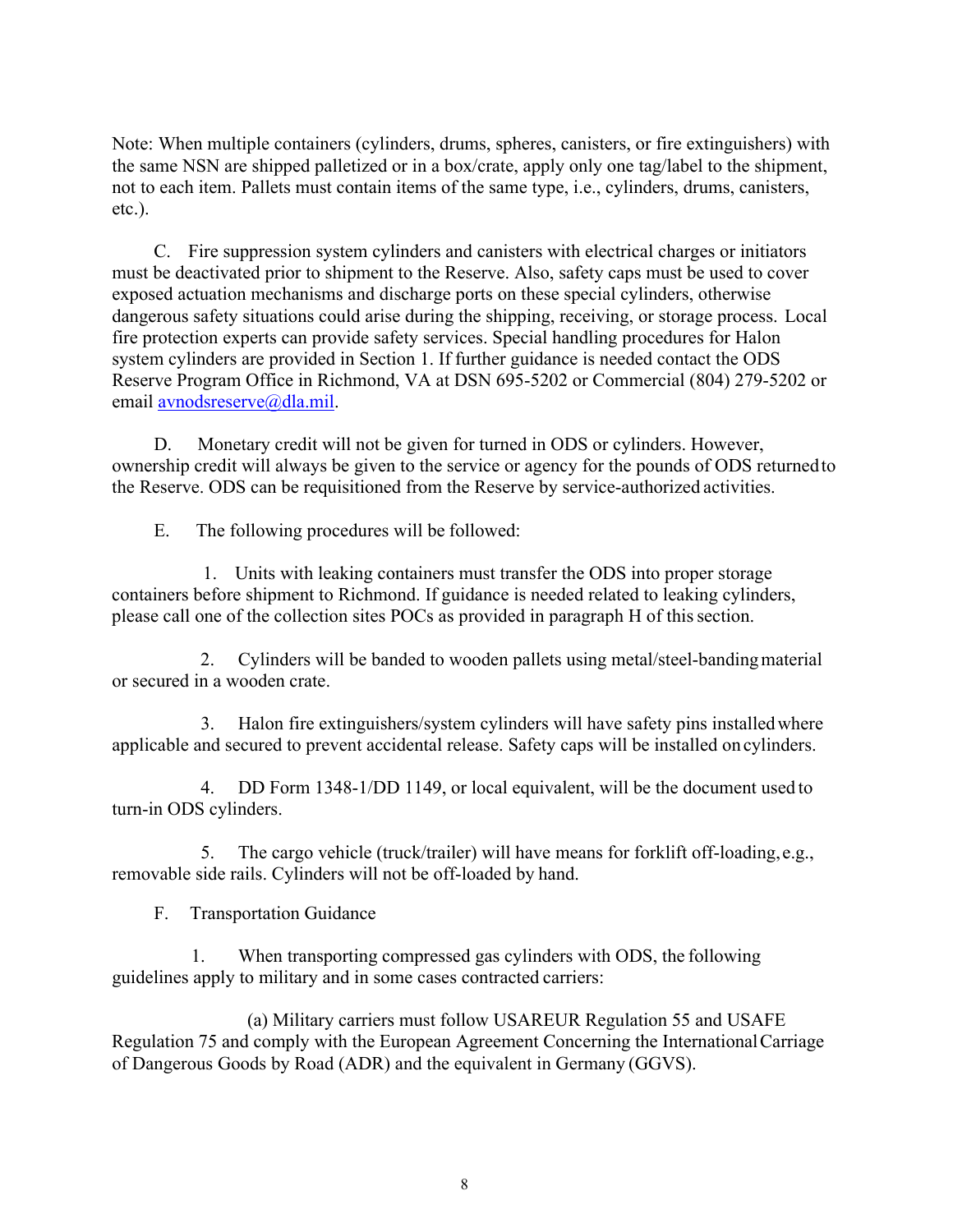(b) Any shipment performed by U.S. military and military vehicles willrequire driver training and certification, inspection requirements of vehicles, and other requirements as mandated by regulation.

(c) Shipments to Ports of Embarkation must follow exporting and importing country requirements.

(d) Shipments performed over water must follow the International Maritime Dangerous Goods Code (IMDG).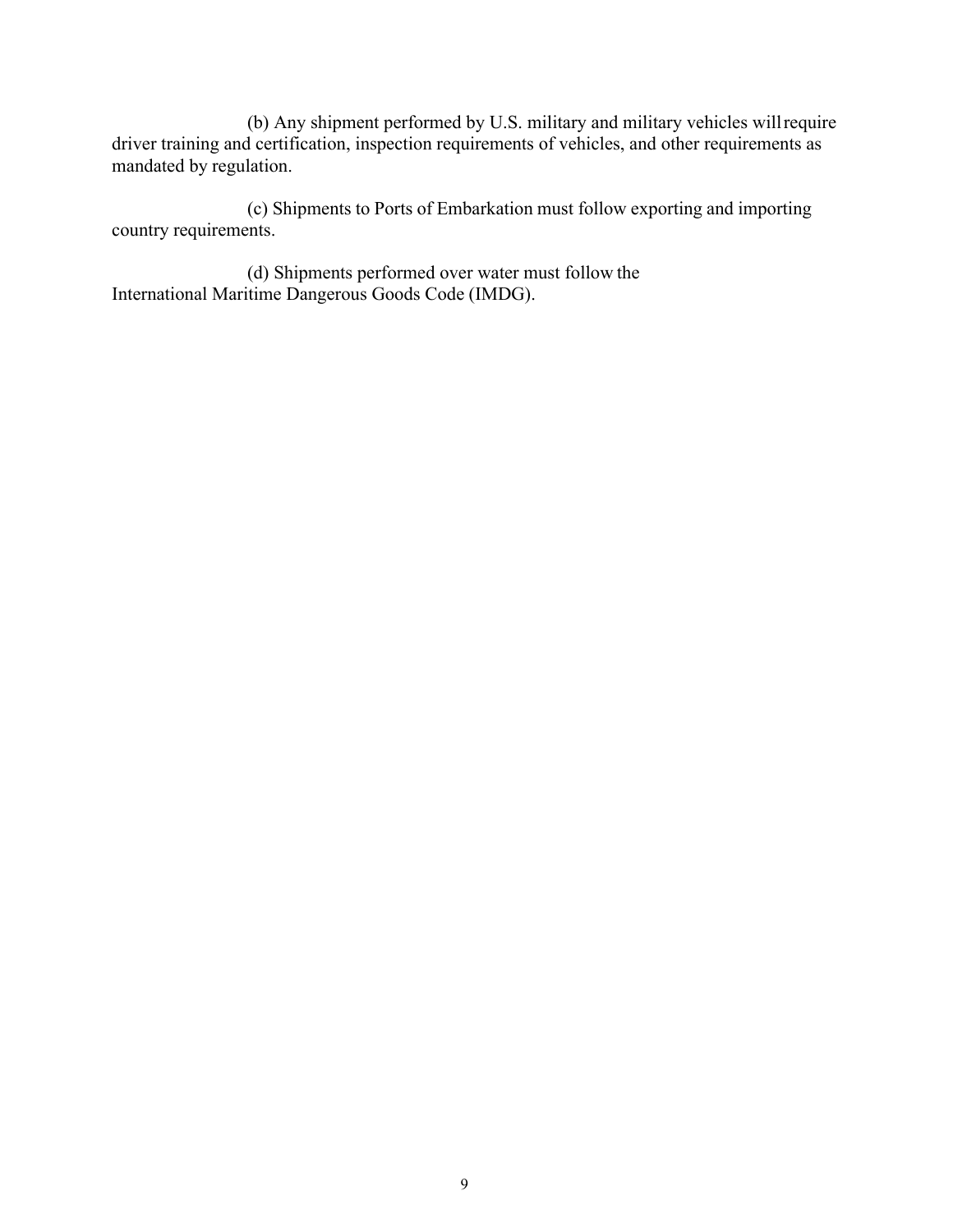### **B. Procedures for DLA Distribution Pearl Harbor, Hawaii**

I. The primary turn-in site for the DoD ODS Reserve is located at DLA Distribution Richmond, VA. However, collection sites have been established in Yokosuka, Japan for all Japanese bases and Pearl Harbor, Hawaii, and San Diego CA. These sites are not mini Reserves, only ODS collection sites. The following procedures apply to the collection site at PearlHarbor.

II. This site accepts excess and recovered Halons and Refrigerants, and excess solvents in unopened original issue containers, of the types identified in Section 4. As other items become eligible at later dates, you will be notified when those products will be accepted.

III. Turn-in procedures:

A. Deliveries will be accepted Monday through Friday, between 0800 and 1400 (except holidays). Advance notification is not required on quantities of four (4) pallets or less. For quantities greater than 4 pallets, a delivery schedule should be coordinated in advance withDLA Distribution, Pearl Harbor (DDPH), telephone (808) 473-8000 Ext. 5510. Any other special accommodations should be coordinated at the same phone number.

B. All types of ODS containers will be accepted in the Reserve to include cylinders, fire extinguishers, drums, spheres, and canisters. The exception is aircraft specific Halon canisters, which should be returned through the airframe maintenance channels. Government recovery cylinders are available free of charge through DLA for ODS turn-ins. They can be requisitioned by following normal MILSTRIP procedures. The government cylinders used for recovering refrigerants are painted orange, and Halons red. Both have yellow tops and dual port (two valves) to distinguish them from single port valve standard spec gas cylinders.

C. All ODS being turned-in to Pearl Harbor must have the following information attached to each cylinder or to each palletized load:

- 1. Shippers DoD Activity Address Code (DoDAAC).
- 2. Shipping activity with POC and phone number.
- 3. NSN of ODS container(s) (see Section 3).
- 4. Type of ODS (i.e., Halon 1301, CFC-12, etc.).
- 5. The quantity of containers on the pallet or within the shipping crate.

Note: When multiple containers (cylinders, drums, fire extinguishers, etc.) with the same NSN are shipped palletized or in a box/crate, apply only one tag/label to the shipment, not each item. Palletized loads must contain items of the same type and size, i.e., cylinders, drums canister, etc.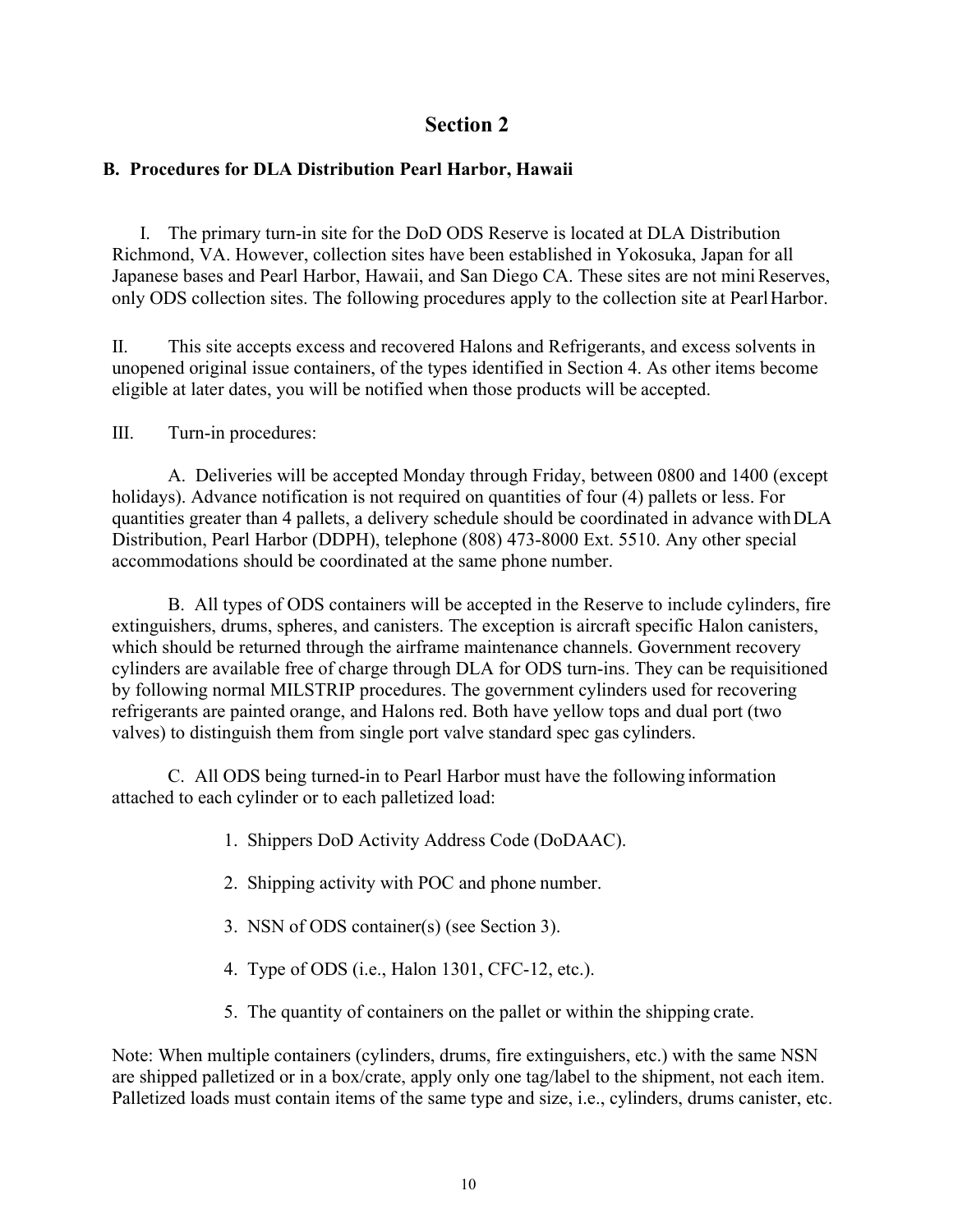Boxed/crated loads may contain different size containers, but should contain the same type of product, and must note on the exterior that multiple NSNs are within.

D. Fire suppression system cylinders and canisters with electrical charges or initiators must be deactivated prior to shipment to the Reserve. Also, safety caps must be used to cover exposed actuation mechanisms and discharge ports on these special cylinders, otherwise dangerous safety situations could arise during shipping, receiving, or storage processes. Local fire protection experts can provide safety services. Special handling procedures for Halon system cylinders are provided in Section 1. If further guidance is needed, contact one of the collection site POCs provided in paragraph H of this Section, or the ODS Reserve Program Office in Richmond, VA, phone DSN 695-5202 or commercial (804) 279-5202 or emai[l](mailto:avnodsreserve@dla.mil) [avnodsreserve@dla.mil.](mailto:avnodsreserve@dla.mil)

E. Monetary credit will not be given to individual activities for turned-in ODS or cylinders. However, ownership credit by Service or Agency will always be maintained for the pounds of ODS returned to the Reserve. ODS can be requisitioned from the Reserve only by Service authorized activities.

F. The following procedures will be followed:

1. Units with leaking containers must transfer the ODS into proper storage containers before shipment to Pearl Harbor. If guidance is needed related to leaking cylinders, please call one of the collection site POCs provided in paragraph H of this Section.

2. Cylinders will be banded together in an upright position, utilizing a wooden collar, on wooden pallets using metal/steel-banding material or secured in a wooden crate.

3. Halon fire extinguishers/system cylinders will have safety pins installedwhere applicable and secured to prevent accidental release. Safety caps will be installed on cylinders.

4. DD Form 1348-1, or the local equivalent, will be the document used to turn-in ODS containers, with the address shown in paragraph G.2.

5. Direct deliveries from installations must be on cargo vehicles (truck/trailer) with means for ground level forklift off-loading (removable side rails, etc.). Off-island shipments can be shipped via routine commercial or military means. Containers will not be offloaded by hand.

G. Transportation Guidance:

1. When transporting compressed gas cylinders with ODS, the following guidelines apply to military and in some cases contracted carriers:

(a) Shipments coming from outside of Hawaii must follow exporting and importing country requirements.

(b) Shipments performed over water must follow the International Maritime Dangerous Goods Code (IMDG).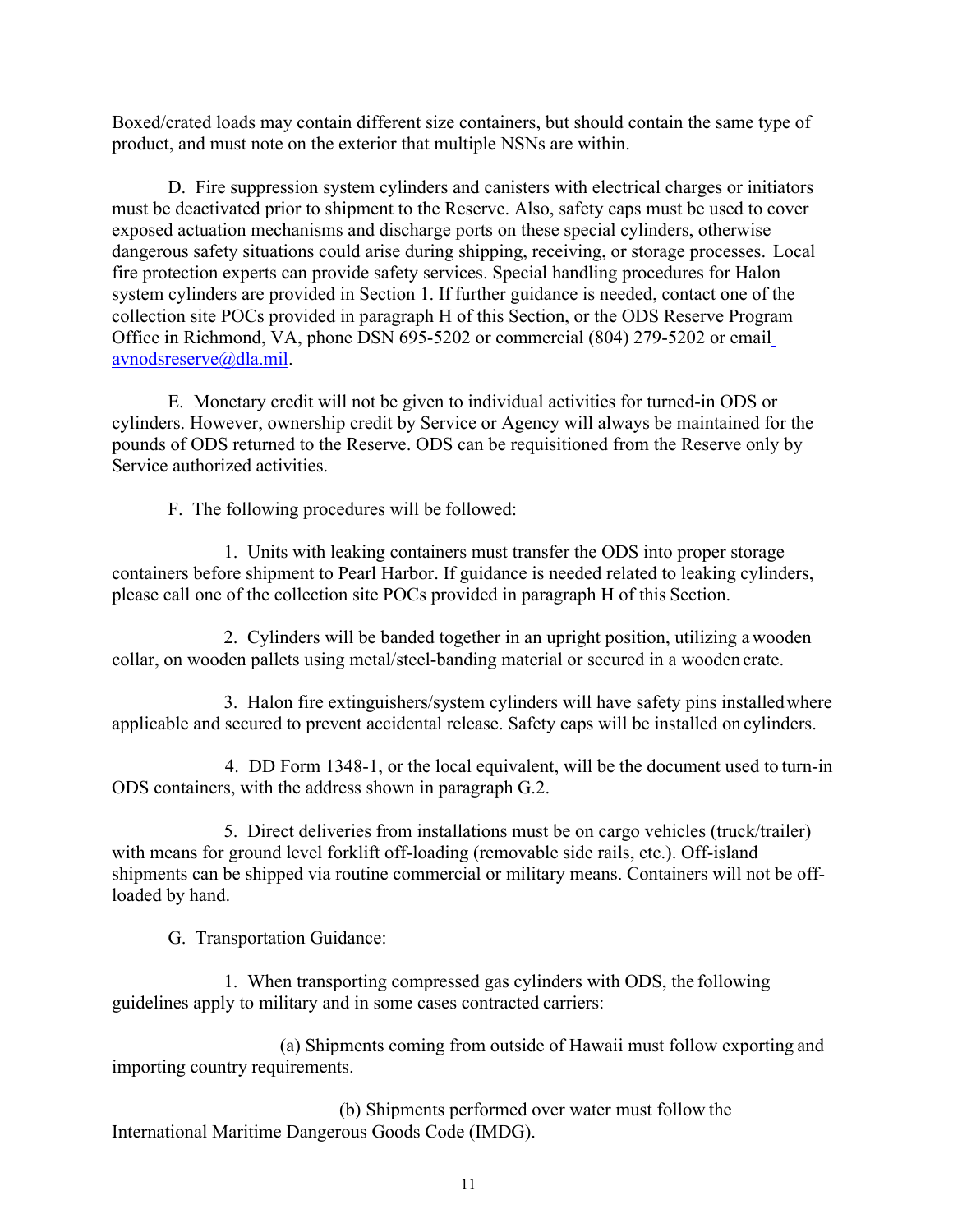2. Turn-ins originating in the Pacific region should be forwarded to the following consolidation point address:

> DLA Distribution Pearl Harbor Cylinder Operations (Bldg. 1762) 840 Vincennes Avenue Pearl Harbor, Hawaii 96860-4544

H. Contact Telephone Number is:

– (808) 473-8000 Ext. 5510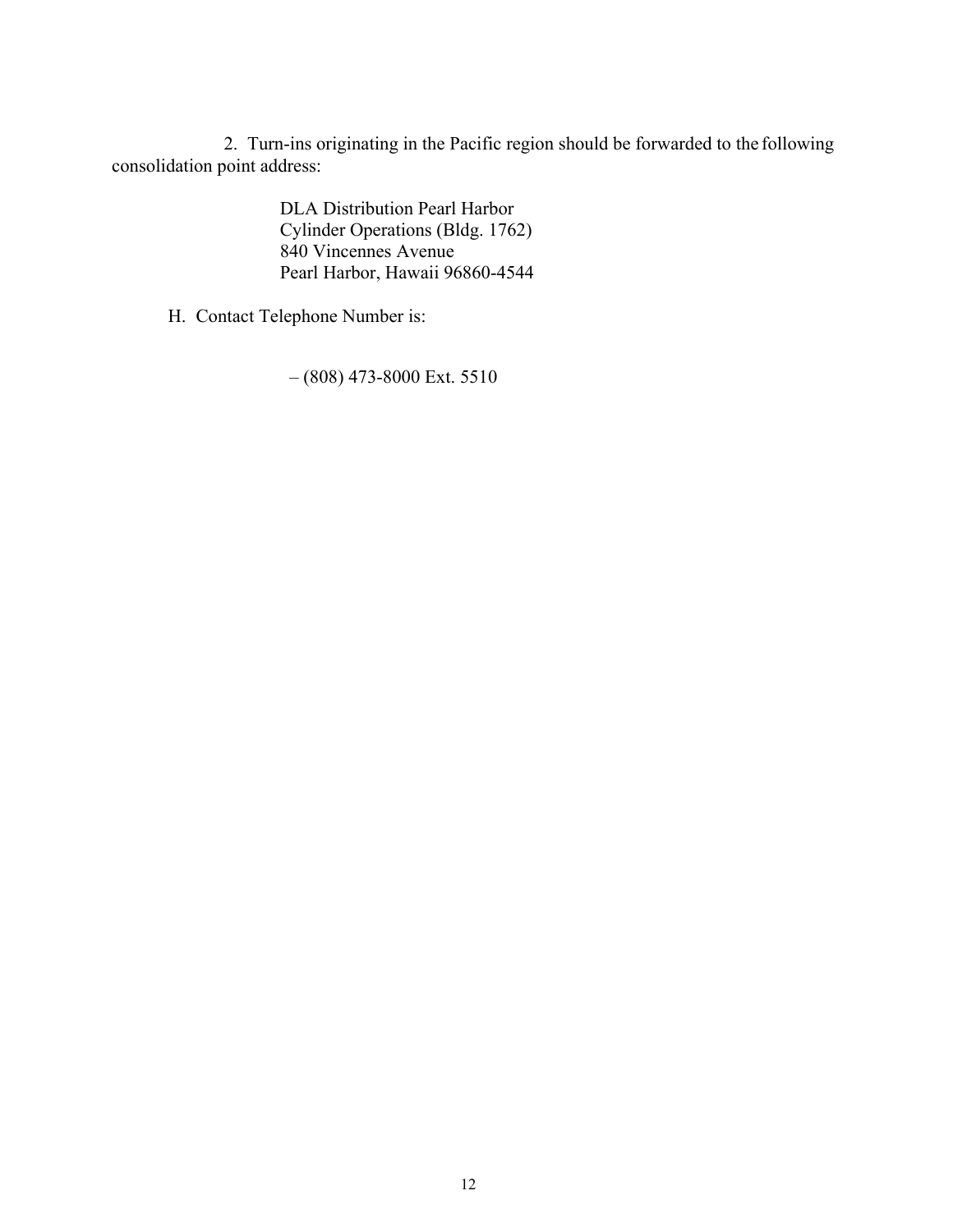### **C. Procedures for Collection Site at DLA Distribution Yokosuka, Japan**

I. The primary turn-in site for the DoD ODS Reserve is located at DLA Distribution in Richmond, VA. However, collection sites have been established in Yokosuka, Japan for all Japanese bases and Pearl Harbor, Hawaii, and San Diego CA. These sites are not mini Reserves, only ODS collection sites. The following procedures apply to the collection site at Yokosuka, Japan.

II. This site accepts excess and recovered Halons and Refrigerants, and excess solvents in unopened original issue containers, of the types identified in Section 4. As other items become eligible at later dates, you will be notified when those products will be accepted.

III. Turn-in procedures:

A. Deliveries will be accepted Monday through Friday, between 0800 and 1400 (except holidays). Coordinate delivery in advance with DLA Distribution, Mr. Romualdo Dulce, Telephone Commercial: 81-468-16-5175 or DSN 243-5175, for receiving phonenumber is 243-8340. Any other special accommodations should be coordinated at the same phone number.

B. All types of ODS containers will be accepted in the Reserve to include cylinders, fire extinguishers, drums, spheres and canisters. The exception is aircraft specific Halon canisters, which should be returned through the airframe maintenance channels. Government recovery cylinders are available free of charge through DLA for ODS turn-ins. They can be requisitioned by following normal MILSTRIP procedures. The government cylinders used for recovering refrigerants are painted orange, and Halons red. Both have yellow tops and dual port (two valves) to distinguish them from single port valve standard spec gas cylinders.

C. All ODS being turned-in to Yokosuka must have the following information attached to each cylinder or to each palletized load:

- 1. Shippers DoD Activity Address Code (DoDAAC).
- 2. Shipping activity with POC and phone number.
- 3. NSN of ODS container(s) (see Section 3).
- 4. Type of ODS (i.e., Halon 1301, CFC-12, etc.).
- 5. The quantity of containers on the pallet or within the shipping crate.

Note: When multiple containers (cylinders, drums, fire extinguishers, etc.) with the same NSN are shipped palletized or in a box/crate, apply only one tag/label to the shipment, not each item. Palletized loads must contain items of the same type and size, i.e., cylinders, drums canister, etc. Boxed/crated loads may contain different size containers, but should contain the same type of product, and must note on the exterior that multiple NSNs are within.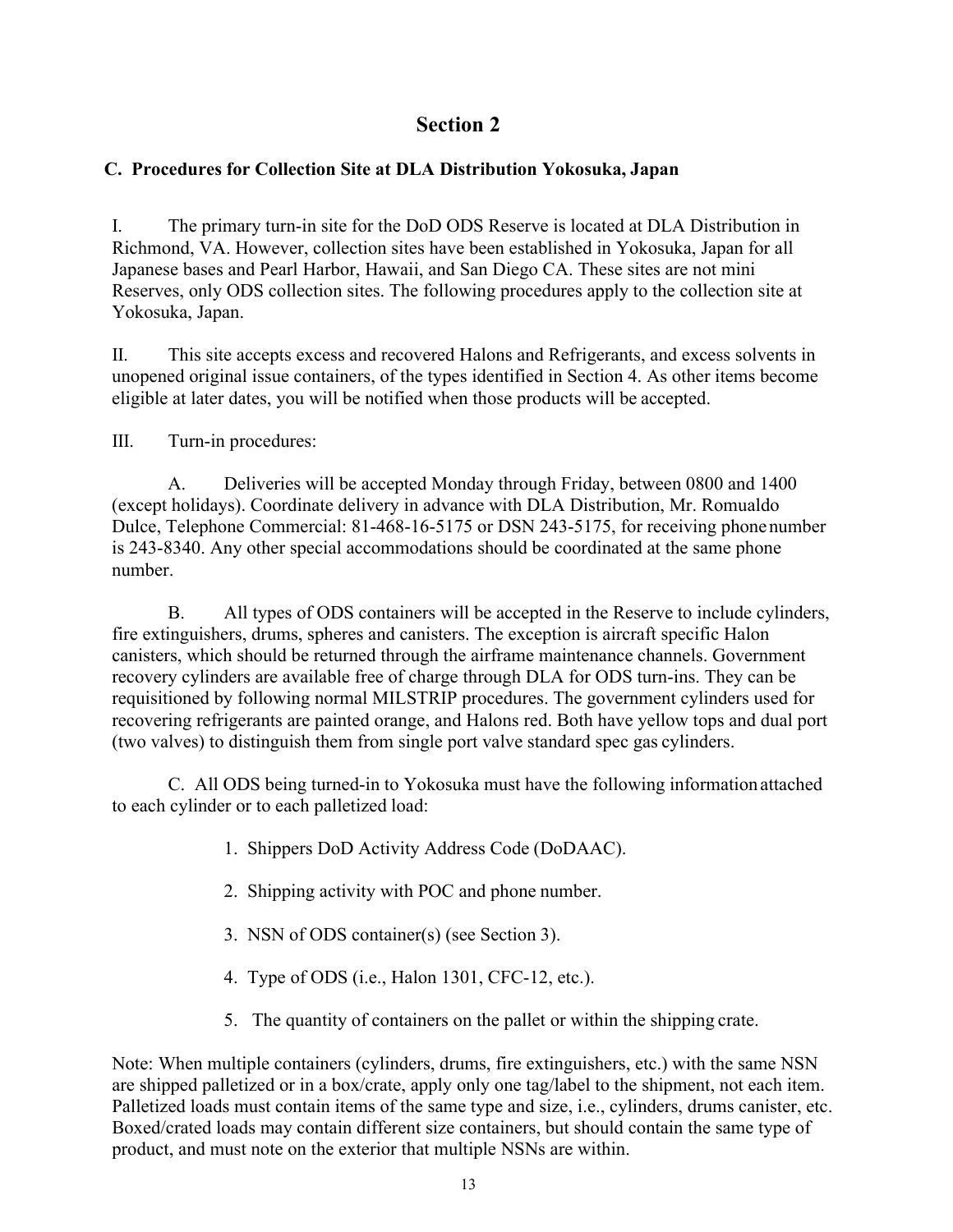D. Fire suppression system cylinders and canisters with electrical charges or initiators must be deactivated prior to shipment to the Reserve. Also, safety caps must be used to cover exposed actuation mechanisms and discharge ports on these special cylinders, otherwise dangerous safety situations could arise during shipping, receiving, or storage processes. Local fire protection experts can provide safety services. Special handling procedures for Halon system cylinders are provided in Section 1. If further guidance is needed, contact one of the collection site POCs provided in paragraph H of this Section, or the ODS Reserve Program Office in Richmond, VA, phone DSN 695-5202 or commercial (804) 279-5202 or emai[l](mailto:avnodsreserve@dla.mil) [avnodsreserve@dla.mil.](mailto:avnodsreserve@dla.mil)

E. Monetary credit will not be given to individual activities for turned-in ODS or cylinders. However, ownership credit by Service or Agency will always be maintained for the pounds of ODS returned to the Reserve. ODS can be requisitioned from the Reserve only by Service authorized activities.

F. The following procedures will be followed:

1. Units with leaking containers must transfer the ODS into proper storage containers before shipment to Yokosuka. If guidance is needed related to leaking cylinders, please call one of the collection site POCs provided in Paragraph H of this Section.

2. Cylinders will be banded together in an upright position, utilizing a wooden collar, on wooden pallets using metal/steel-banding material or secured in a wooden crate.

3. Halon fire extinguishers/system cylinders will have safety pins installedwhere applicable and secured to prevent accidental release. Safety caps will be installed on cylinders.

4. DD Form 1348-1, or local equivalent, will be the document used to turn-in ODS containers, with the address shown in paragraph G.2.

5. Direct deliveries from installations must be on cargo vehicles(truck/trailer), seavan containers or ship. Off-island shipments can be shipped via routine commercial or military means. Containers will not be off-loaded by hand.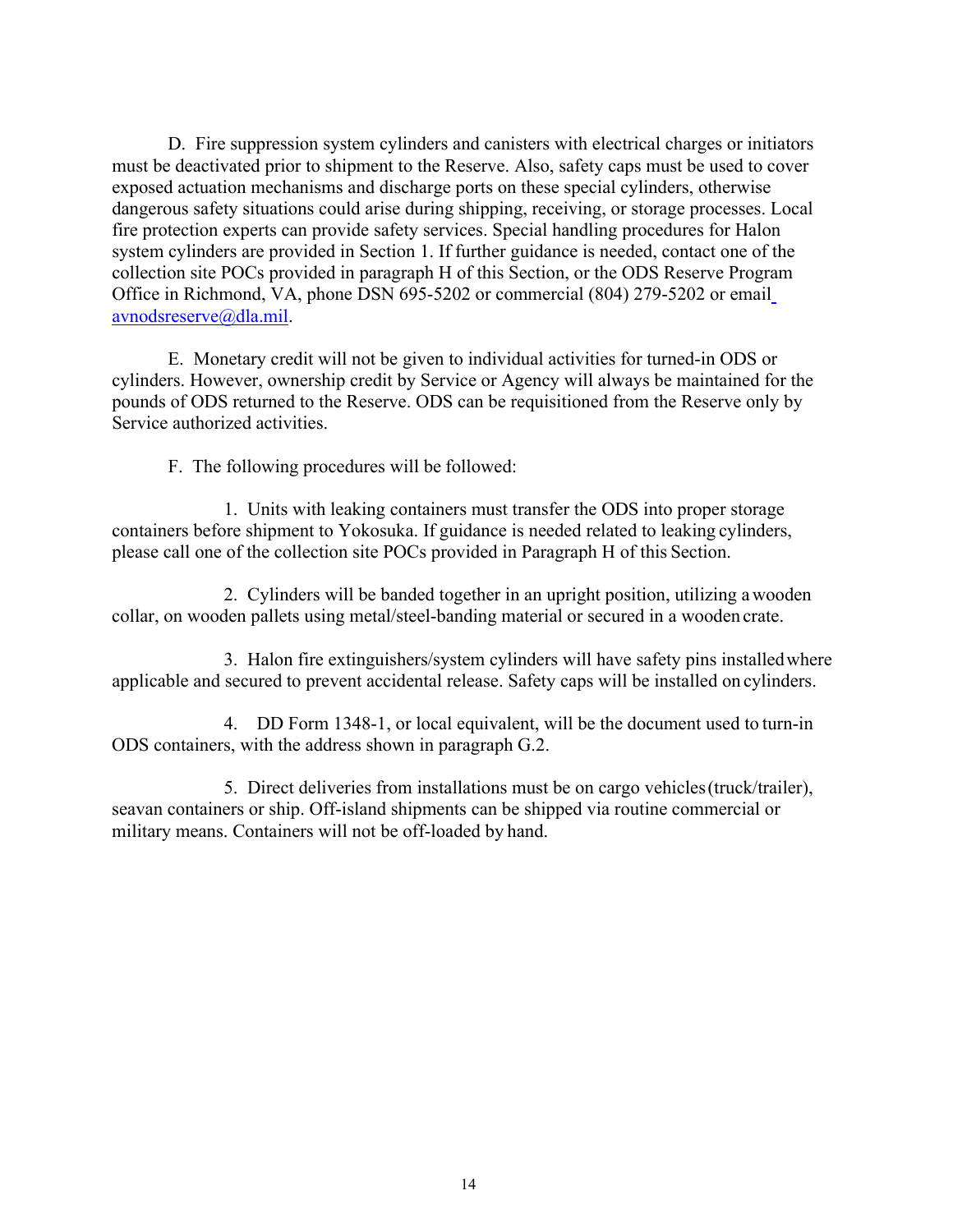G. Transportation Guidance:

1. When transporting compressed gas cylinders with ODS, the following guidelines apply to military and in some cases contracted carriers:

(a) Shipments coming from outside of Japan must follow exporting and importing country requirements.

(b) Shipments performed over water must follow the International Maritime Dangerous Goods Code (IMDG).

2. Turn-ins should be forwarded to the following consolidation point address:

DLA Distribution Yokosuka, Japan SW3142 Operations Receiving (J3R) Bldg. 5010 Yokosuka, Japan

H. Point of contact is:

Romualdo Dulce Tel: DSN 315-243-5175, COM 81-468-16-5175 FAX DSN 315-243-7042, COM 81-468-16-7042 Japan Com 046-816-7033, FAX 7042 Email: [romualdo.dulce@dla.mil](mailto:romualdo.dulce@dla.mil)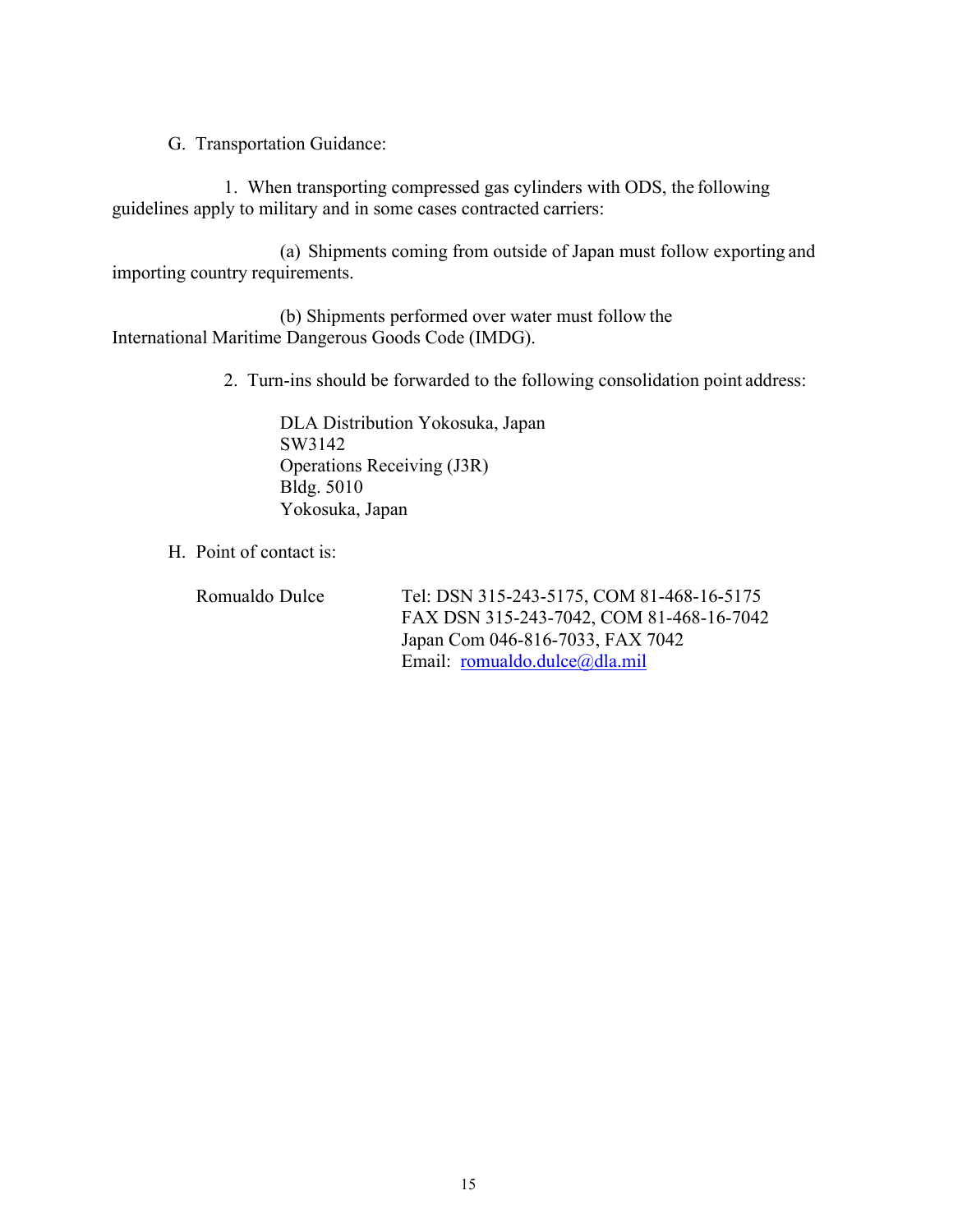### **D. Procedures for Collection Site at DLA Distribution San Diego, California (Restricted to Navy Only)**

I. The primary turn-in site for the DoD ODS Reserve is located at DLA Distribution Richmond, VA. However, collection sites have been established in Yokosuka, Japan for all Japanese bases Pearl Harbor, Hawaii, and San Diego CA. These sites are not mini-Reserves, only ODS collection sites. The following procedures apply to the collection site at San Diego.

II. This site accepts excess and recovered Halons and Refrigerants, and excess solvents in unopened original issue containers, of the types identified in Section 4. As other items become eligible at later dates, you will be notified when those products will be accepted. Only turn-ins from U.S. Navy facilities in the **immediate vicinity** of Defense Distribution Depot San Diego (e.g. ported Navy ships and facilities at North Island and Point Loma) are accepted.

III. Turn-in procedures:

A. Deliveries will be accepted Monday through Friday, between 0600 and 1300 (except holidays). Advance notification is required on all turn-ins. A delivery schedule should be coordinated in advance with DLA Distribution, San Diego by telephone (619)512-0234 or email (preferred method). POC emails are as follows: [Melissa.Luna.ctr@dla.mil;](mailto:Melissa.Luna.ctr@dla.mil) [Miguel.Rico.ctr@dla.mil;](mailto:Miguel.Rico.ctr@dla.mil) or [Jasmin.Villa.ctr@dla.mil.](mailto:Jasmin.Villa.ctr@dla.mil) Proper paperwork is required (completed DD 1149 or DD 1348-1 form). Any other special accommodations should be coordinated at the same phone number.

B. All types of ODS containers will be accepted in the Reserve to include cylinders, fire extinguishers, drums, spheres, and canisters. The exception is aircraft specific Halon canisters, which should be returned through the airframe maintenance channels. Government recovery cylinders are available free of charge through DLA for ODS turn-ins. They can be requisitioned by following normal MILSTRIP procedures. The government cylinders used for recovering refrigerants are painted orange, and Halons red. Both have yellow tops and dual port (two valves) to distinguish them from single port valve standard spec gas cylinders.

C. All ODS being turned-in to San Diego must have the following information attached to each cylinder or to each palletized load:

1. Shippers DoD Activity Address Code (DoDAAC).

2. Shipping activity with POC and phone number.

3. NSN of ODS container(s) (see Section 3).

4. Type of ODS (i.e., Halon 1301, CFC-12, etc.).

5. The quantity of containers on the pallet or within the shipping crate.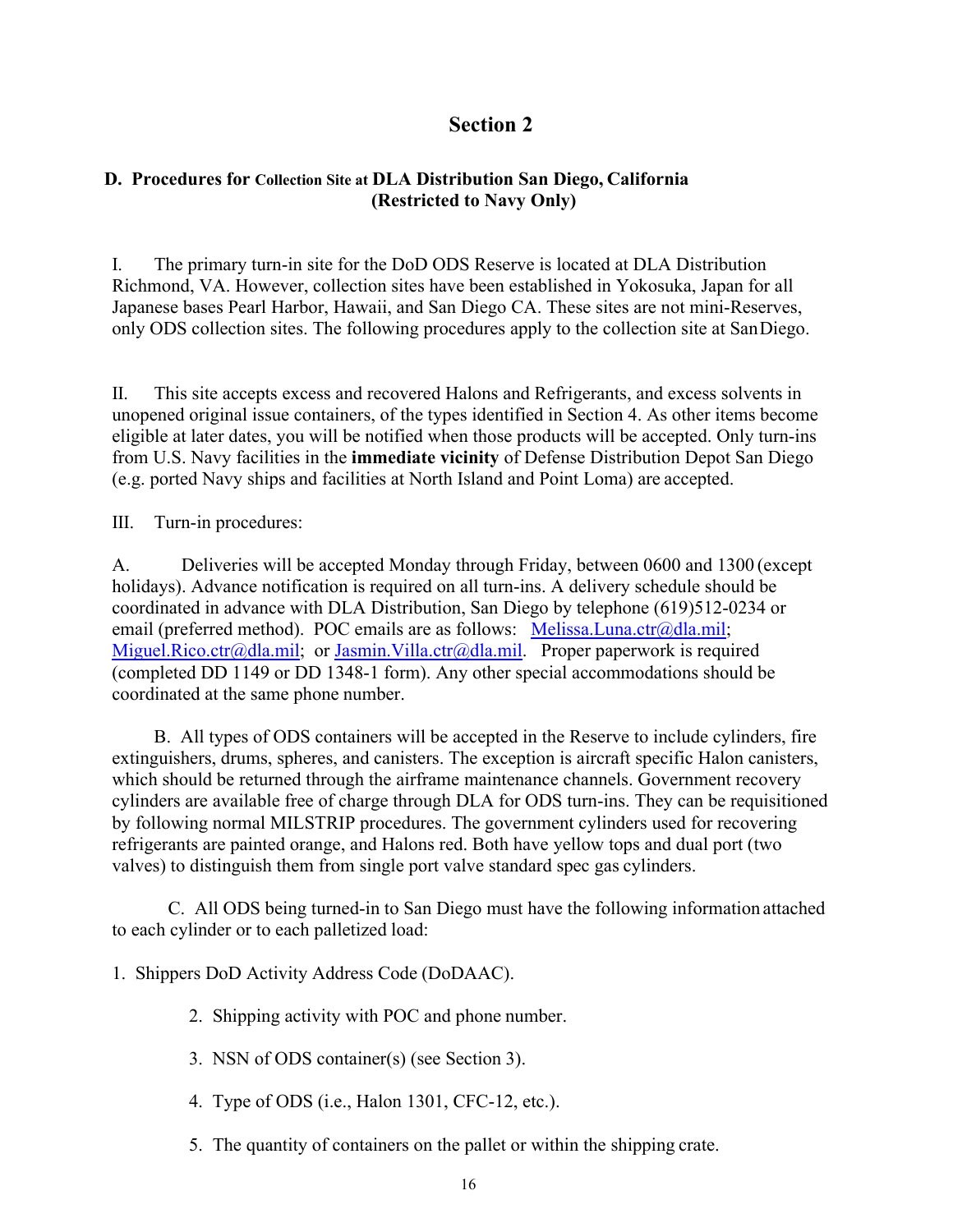Note: When multiple containers (cylinders, drums, fire extinguishers, etc.) with the same NSN are shipped palletized or in a box/crate, apply only one tag/label to the shipment, not each item. Palletized loads must contain items of the same type and size, i.e., cylinders, drums canister, etc. Boxed/crated loads may contain different size containers, but should contain the same type of product, and must note on the exterior that multiple NSNs are within.

D. Fire suppression system cylinders and canisters with electrical charges or initiators must be deactivated prior to shipment to the Reserve. Also, safety caps must be used to cover exposed actuation mechanisms and discharge ports on these special cylinders, otherwise dangerous safety situations could arise during shipping, receiving, or storage processes. Local fire protection experts can provide safety services. Special handling procedures for Halon system cylinders are provided in Section 1. If further guidance is needed, contact one of the collection site POCs provided in paragraph H of this Section, or the ODS Reserve Program Office in Richmond, VA, phone DSN 695-5202 or commercial (804) 279-5202 or emai[l](mailto:avnodsreserve@dla.mil) [avnodsreserve@dla.mil.](mailto:avnodsreserve@dla.mil)

E. Monetary credit will not be given to individual activities for turned-in ODS or cylinders. However, ownership credit by Service or Agency will always be maintained for the pounds of ODS returned to the Reserve. ODS can be requisitioned from the Reserve only by Service authorized activities.

F. The following procedures will be followed:

1. Units with leaking containers must transfer the ODS into proper storage containers before shipment to San Diego. If guidance is needed related to leaking cylinders, please call one of the collection site POCs provided in paragraph H of this Section.

2. Cylinders will be banded together in an upright position, utilizing a wooden collar, on wooden pallets using metal/steel-banding material or secured in a wooden crate.

3. Halon fire extinguishers/system cylinders will have safety pins installed where applicable and secured to prevent accidental release. Safety caps will be installed on cylinders.

4. DD Form 1348-1, or the local equivalent, will be the document used to turn-in ODS containers, with the address shown in paragraph G.1.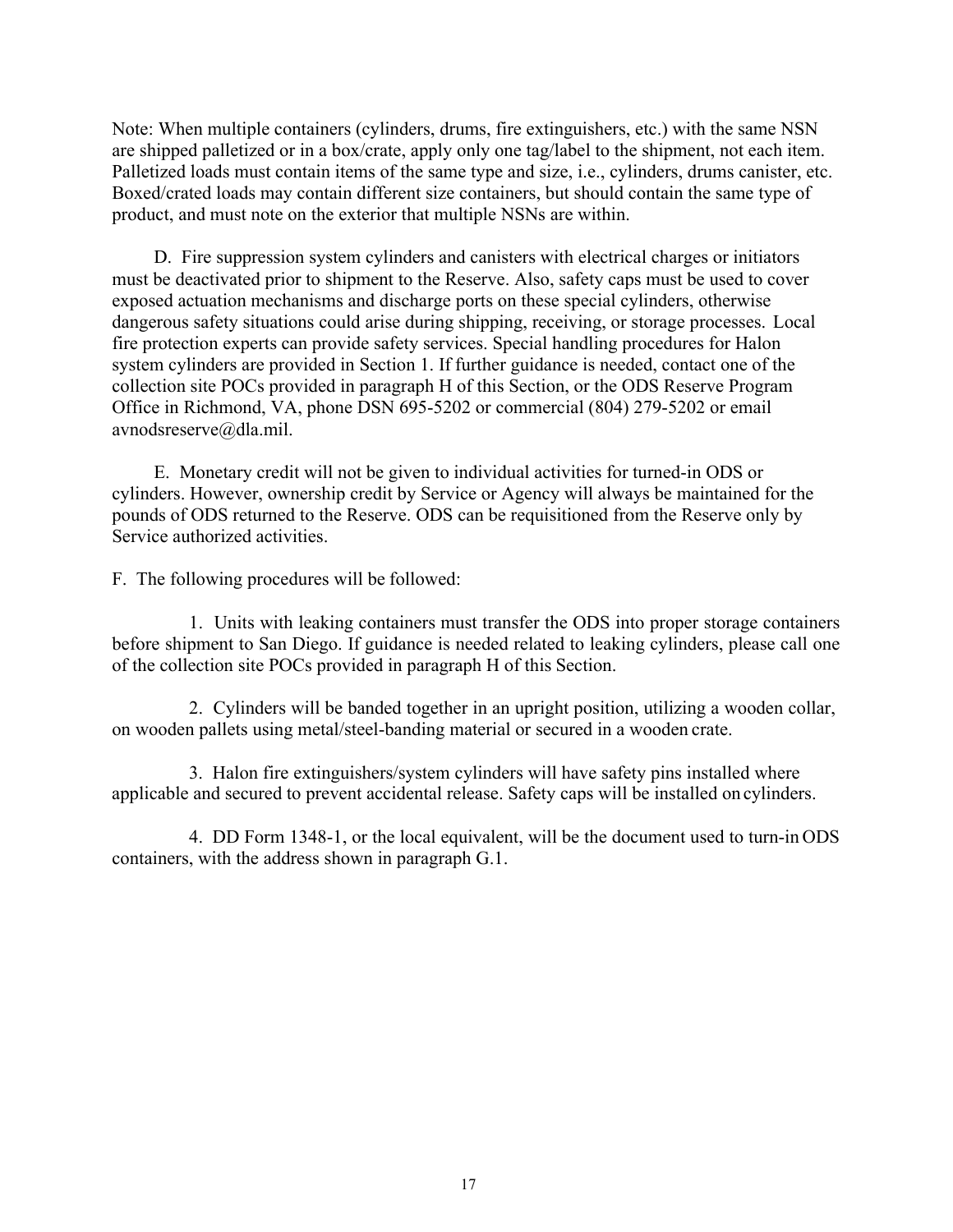G. Transportation Guidance:

1. Turn-ins originating in the Pacific region should be forwarded to the following consolidation point address:

> DLA Distribution San Diego 3581 Cummings Road, Bldg. 3322 San Diego, CA 92136-3581

H. Contact telephone number/email addresses are:

- telephone (619)512-0234
- email addresses (preferred method of contact) [Melissa.Luna.ctr@dla.mil](mailto:Melissa.Luna.ctr@dla.mil) [Miguel.Rico.ctr@dla.mil](mailto:Miguel.Rico.ctr@dla.mil) [Jasmin.Villa.ctr@dla.mil](mailto:Jasmin.Villa.ctr@dla.mil)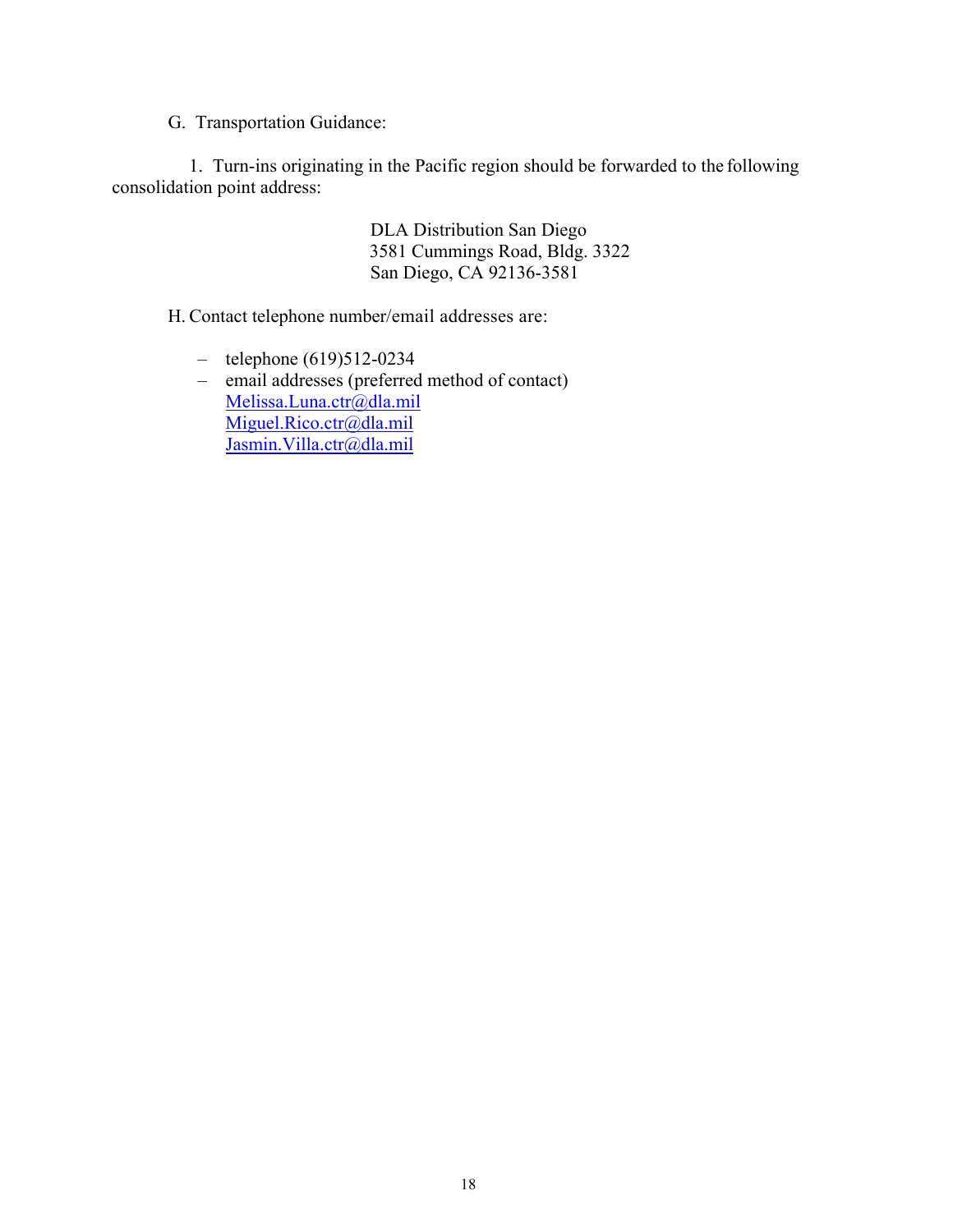## **PRODUCT/COMMODITY NSN TABLES**

**I.**

### **NSNs FOR EMPTY RECOVERY CYLINDERS**

| <b>COMMODITY</b>    | <b>SIZE</b> (LBs) | <b>EMPTY RECOVERY</b><br><b>CYLINDER NSNs</b> |
|---------------------|-------------------|-----------------------------------------------|
| <b>HALONS</b>       |                   |                                               |
| 1202<br>Halon       | 160               | 8120-01-356-1781                              |
| Halon<br>1202       | 1000              | 8120-01-447-3636                              |
| Halon<br>1211       | 200               | 8120-01-356-1248                              |
| Halon 1211          | 1500              | 8120-01-356-1249                              |
| Halon<br>1301       | 117               | $*8120 - 01 - 371 - 0533$                     |
| Halon<br>1301       | 122               | 8120-01-356-5963                              |
| Halon<br>1301       | 1000              | 8120-01-356-5962                              |
| Halon 2402          | 122               | 8120-01-469-2550                              |
| Halon 2402          | 1000              | 8120-01-469-2774                              |
| <b>REFRIGERANTS</b> |                   |                                               |
| $R - 11$            | 59                | 8120-01-356-5960                              |
| $R - 11$            | 170               | 8120-01-356-9756                              |
| $R - 11$            | 1400              | 8120-01-355-9763                              |
| $R - 12$            | 45                | 8120-01-355-4017                              |
| $R - 12$            | 145               | 8120-01-355-4018                              |
| $R - 12$            | 1190              | 8120-01-355-4019                              |
| R-114               | 57                | 8120-01-356-1245                              |
| R-114               | 165               | 8120-01-356-1246                              |
| R-114               | 1360              | 8120-01-356-1247                              |
| $R - 500$           | 43                | 8120-01-357-6774                              |
| $R - 500$           | 127               | 8120-01-357-7656                              |
| R-500               | 1045              | 8120-01-357-7657                              |
| $R - 502$           | 44                | 8120-01-357-6770                              |
| $R - 502$           | 128               | 8120-01-357-6771                              |
| R-502               | 1050              | 8120-01-357-6769                              |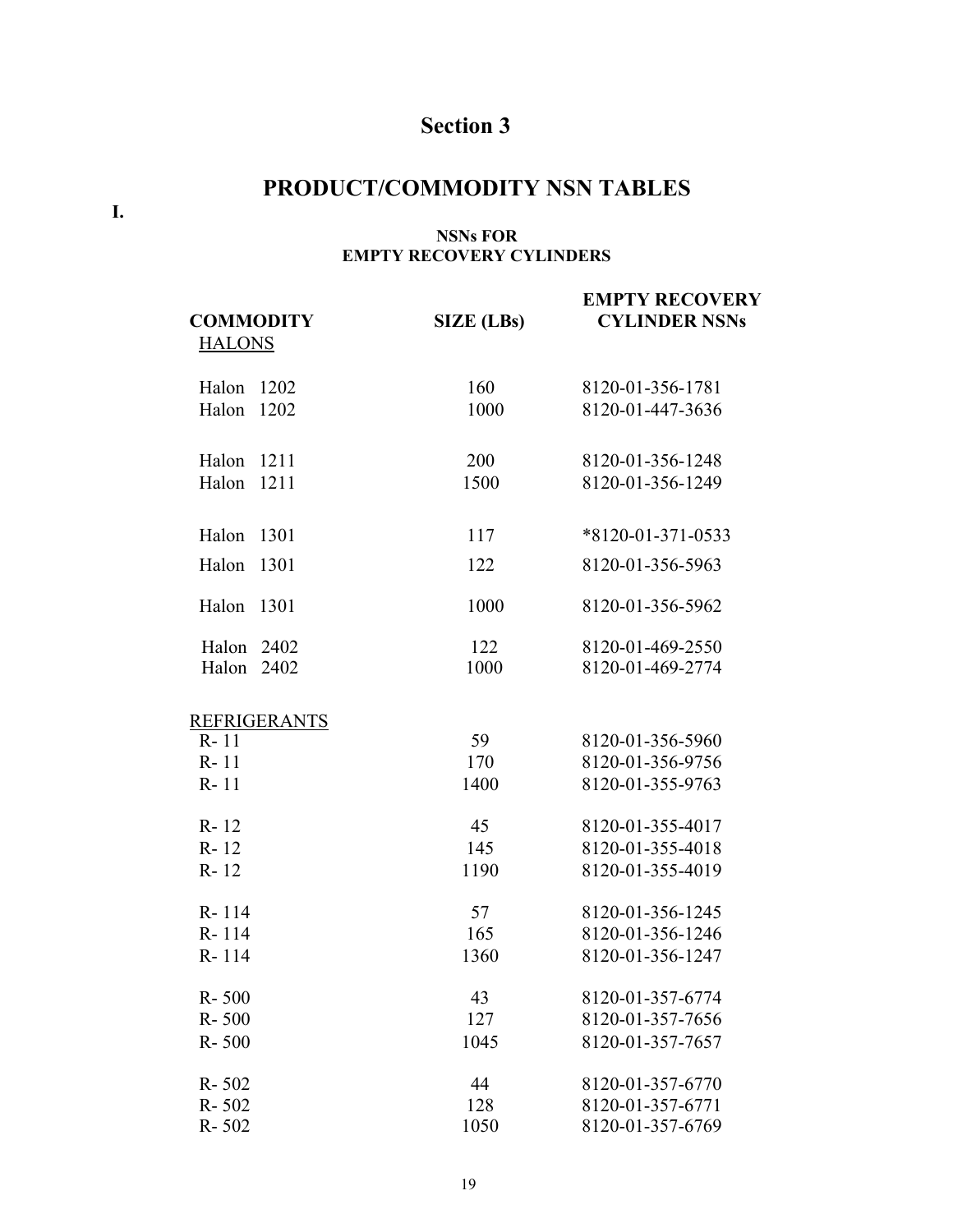| $R-22$ | 44   | 8120-01-357-9140 |
|--------|------|------------------|
| $R-22$ | 128  | 8120-01-357-9139 |
| R-22   | 1050 | 8120-01-357-9141 |

\* DENOTES A HIGH-PRESSURE CYLINDER for use when recovering Halon 1301 from nitrogen charged fire suppression system cylinders. This cylinder can accommodate pressure up to 2265 psi.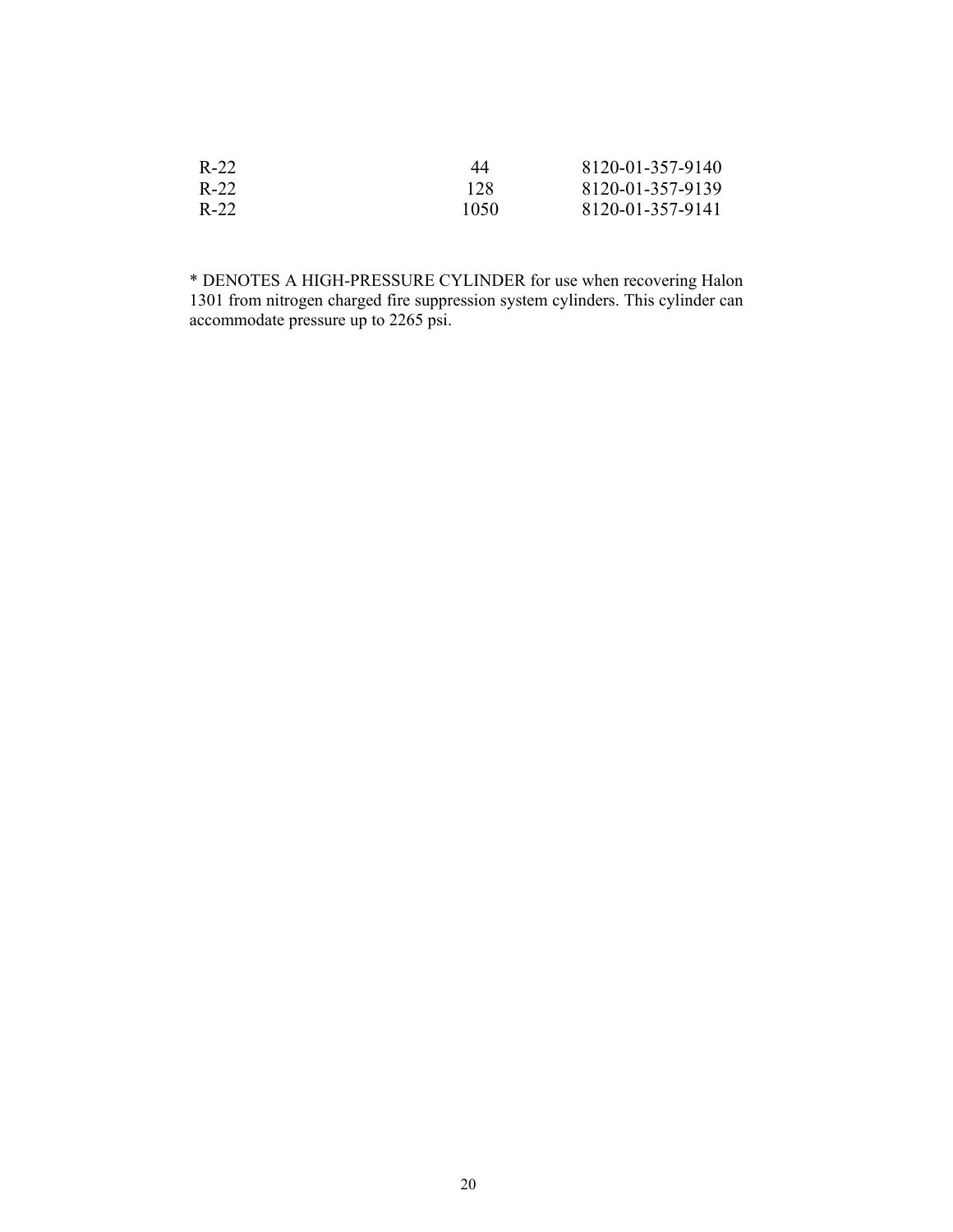### **NSNs FOR EMPTY SPEC GAS (VIRGIN) PRODUCT CYLINDERS**  (FOR TURN-INS ONLY)

| <b>COMMODITY</b>    | <b>SIZE</b> (LBs) | <b>EMPTY</b><br><b>CYLINDER NSNs</b> |
|---------------------|-------------------|--------------------------------------|
| <b>HALONS</b>       |                   |                                      |
| Halon 1202          | 160               | 8120-01-339-6277                     |
| Halon 1202          | 2000              | 8120-01-371-0532                     |
| <b>Halon</b> 1211   | 200               | 8120-00-337-2899                     |
| Halon 1211          | 1500              | 8120-01-396-2165                     |
| Halon 1301          | 137 & 150         | 8120-00-531-8193                     |
| Halon 1301          | 1123 & 1240       | 8120-01-356-5961                     |
| <b>REFRIGERANTS</b> |                   |                                      |
| $R - 11$            | 59                | 8120-01-355-9760                     |
| $R - 11$            | 170               | 8120-01-355-9761                     |
| $R - 11$            | 1400              | 8120-01-531-2122                     |
|                     |                   |                                      |
| R-12                | 45                | 8120-01-337-1816                     |
| $R - 12$<br>R-12    | 145<br>1190       | 8120-01-337-6242<br>8120-01-355-4016 |
|                     |                   |                                      |
| R-114               | 57                | 8120-01-354-9400                     |
| R-114               | 165 (49"x10")     | 8120-00-063-3983                     |
| R-114               | 165 (36"x12")     | 8120-01-337-6236                     |
| R-114               | 1360              | 8120-01-356-1244                     |
| R-500               | 43                | 8120-01-357-6773                     |
| $R - 500$           | 127               | 8120-01-357-6772                     |
| $R - 500$           | 1045              | 8120-01-357-9137                     |
| R-502               | 44                | 8120-01-357-7655                     |
| R-502               | 128               | 8120-01-337-6239                     |
| R-502               | 1050              | 8120-01-357-6907                     |

**II.**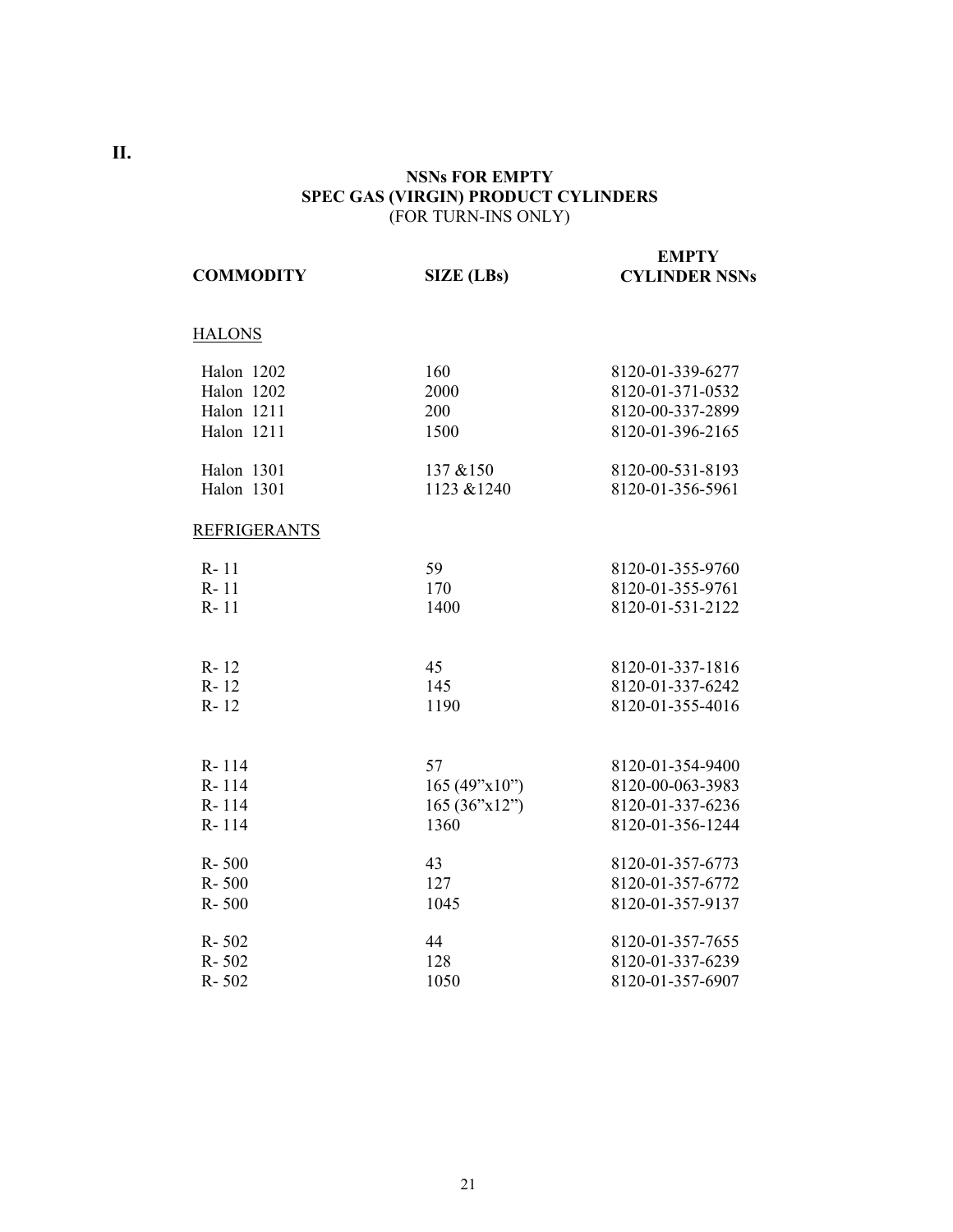### **NSNs FOR ODS TURN-INS**

**III.**

**To determine the correct NSN for Halons, weight each cylinder and subtract tare weight on cylinder to determine estimated product weight. Select NSN for cylinder capacity size (range that includes the product weight.)** 

**To determine the correct NSN for Refrigerants, select the NSN based on cylinder capacity size.**

|                  | <b>CYLINDER CAPACITY</b> |                      |
|------------------|--------------------------|----------------------|
| <b>COMMODITY</b> | SIZE (Lbs.)              | <b>CYLINDER NSNs</b> |

#### HALONS AND FIRE EXTINGUISHERS

| Halon | 1202 | 160        | 6830-01-356-1780 |
|-------|------|------------|------------------|
| Halon | 1202 | 2000       | 6830-01-447-3632 |
|       |      |            |                  |
| Halon | 1211 | $1 - 5$    | 6830-01-376-8013 |
| Halon | 1211 | $6 - 10$   | 6830-01-376-8014 |
| Halon | 1211 | $11 - 20$  | 6830-01-376-8015 |
| Halon | 1211 | $21 - 60$  | 6830-01-376-8016 |
| Halon | 1211 | $61 - 125$ | 6830-01-376-8017 |
| Halon | 1211 | 126-200    | 6830-01-356-1209 |
| Halon | 1211 | 201-340    | 6830-01-376-8018 |
| Halon | 1211 | 341-1500   | 6830-01-356-1211 |
|       |      |            |                  |
| Halon | 1301 | $1 - 5$    | 6830-01-376-8394 |
| Halon | 1301 | $6 - 10$   | 6830-01-376-8395 |
| Halon | 1301 | $11 - 20$  | 6830-01-376-8396 |
| Halon | 1301 | $21 - 70$  | 6830-01-376-8397 |
| Halon | 1301 | $71 - 100$ | 6830-01-376-8398 |
| Halon | 1301 | 101-117    | 6830-01-371-0501 |
| Halon | 1301 | 118-125    | 6830-01-376-8399 |
| Halon | 1301 | 126-150    | 6830-01-356-9752 |
| Halon | 1301 | 151-200    | 6830-01-376-8400 |
| Halon | 1301 | 201-260    | 6830-01-376-8401 |
| Halon | 1301 | 261-350    | 6830-01-376-8402 |
| Halon | 1301 | 351-530    | 6830-01-376-8403 |
| Halon | 1301 | 531-600    | 6830-01-376-8404 |
| Halon | 1301 | 601-1240   | 6830-01-356-5958 |
|       |      |            |                  |
| Halon | 2402 | 122        | 6830-01-469-9138 |
| Halon | 2402 | 1000       | 6830-01-469-9135 |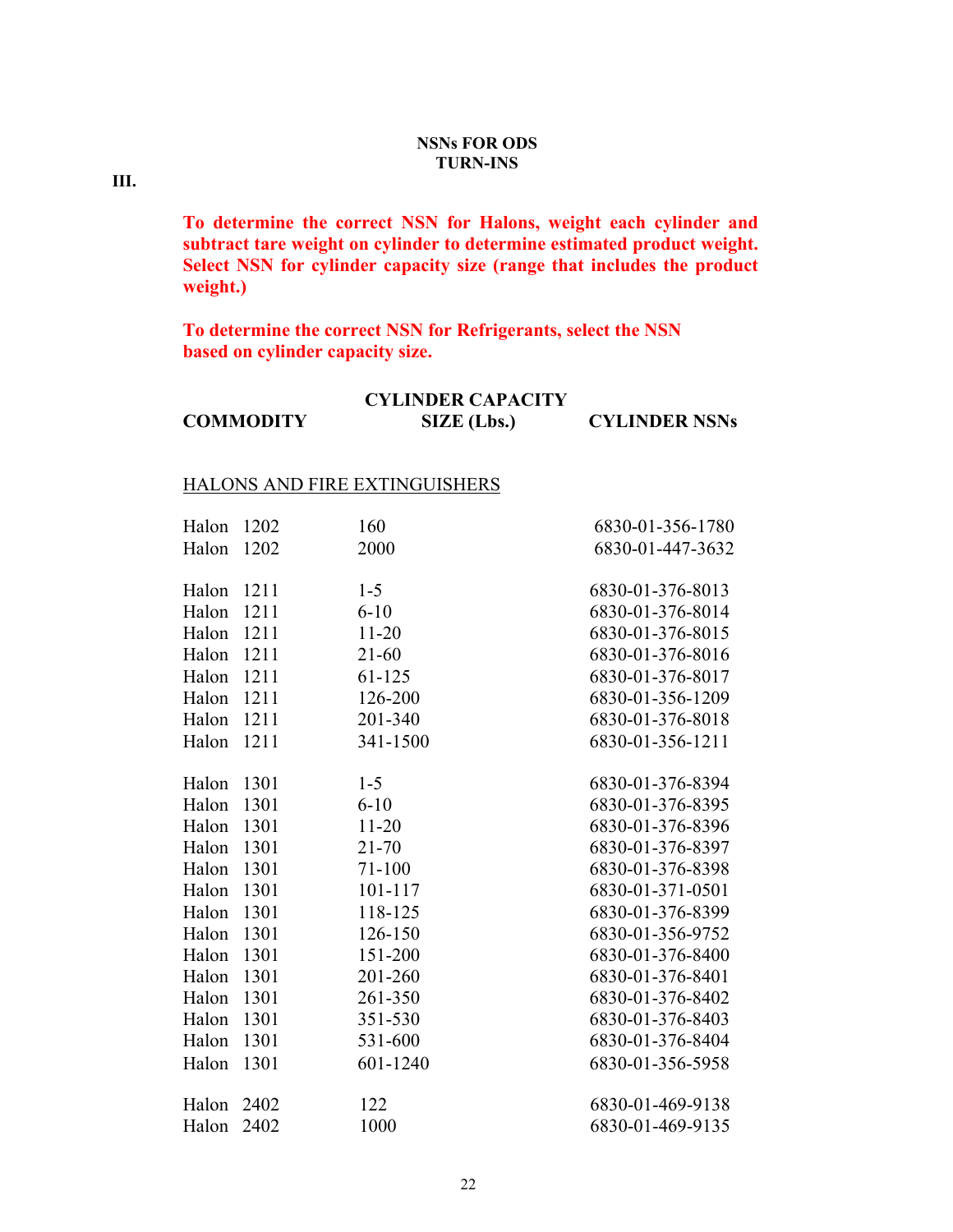IV.

**COMMODITY**

### **CYLINDER CAPACITY SIZE (Lbs.) CYLINDER NSNs**

| R-11        | 59              | 6830-01-355-9754 |
|-------------|-----------------|------------------|
| R-11        | 100             | 6830-01-368-4847 |
| R-11        | 170             | 6830-01-355-9756 |
| $R - 11$    | 200             | 6830-01-367-9554 |
| $R - 11$    | 650             | 6830-01-367-9555 |
| $R - 11$    | 1400            | 6830-01-355-9758 |
| R-12        | 45              | 6830-01-355-4013 |
| R-12        | 145             | 6830-01-355-6648 |
| $R - 12$    | 1190            | 6830-01-355-4015 |
| R-114       | 57              | 6830-01-356-1203 |
| R-114       | 165             | 6830-01-356-1205 |
| R-114       | 165 $(10"x49")$ | 6830-01-377-1807 |
| R-114       | 1350            | 6830-01-356-1207 |
| R-500       | 43              | 6830-01-357-7650 |
| $R - 500$   | 127             | 6830-01-358-5123 |
| $R - 500$   | 1045            | 6830-01-357-7654 |
| $R - 502$   | 44              | 6830-01-357-6726 |
| R-502       | 128             | 6830-01-357-6727 |
| $R - 502$   | 1050            | 6830-01-357-6905 |
| <b>HCFC</b> |                 |                  |
| $R-22$      | 44              | 6830-01-357-9131 |
| $R-22$      | 128             | 6830-01-357-9129 |
| $R-22$      | 1050            | 6830-01-357-9133 |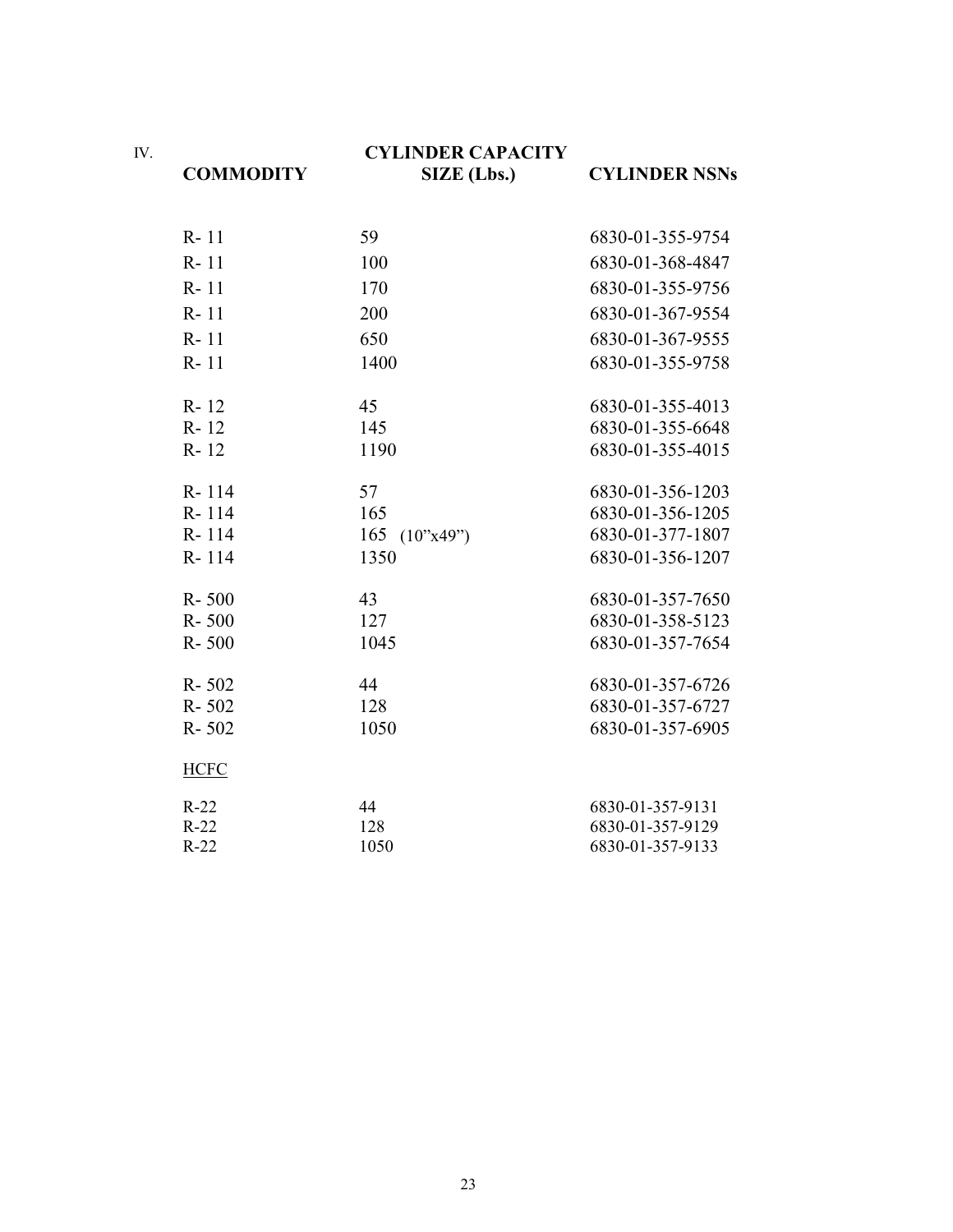### **NSNs FOR DRUMS/CANS CONTAINING CFC SOLVENTS FOR TURN-IN**

#### **COMMODITY DRUM/CAN CAPACITY DRUM/CAN NSN**

## CFC/Solvent 113

| $6 \text{ oz}$     | 6850-01-424 8532 |
|--------------------|------------------|
| 1 pint             | 6850-01-424-8533 |
| 1 quart            | 6850-01-424-8540 |
| $1$ gal $/11$ lbs. | 6850-01-424-8531 |
| 100 lbs.           | 6850-01-424-8535 |
| 200 lbs.           | 6850-01-424-8536 |
| 5 gal $/$ 60 lbs.  | 6850-01-424-8534 |
| 55 gal / 690 lbs.  | 6850-01-424-8537 |

### 1,1,1 Trichloroethane

| 6810-01-424-8538 |
|------------------|
| 6810-01-424-9662 |
| 6810-01-424-9665 |
| 6810-01-424-8539 |
| 6810-01-424-9674 |
| 6810-01-424-9673 |
|                  |

**V.**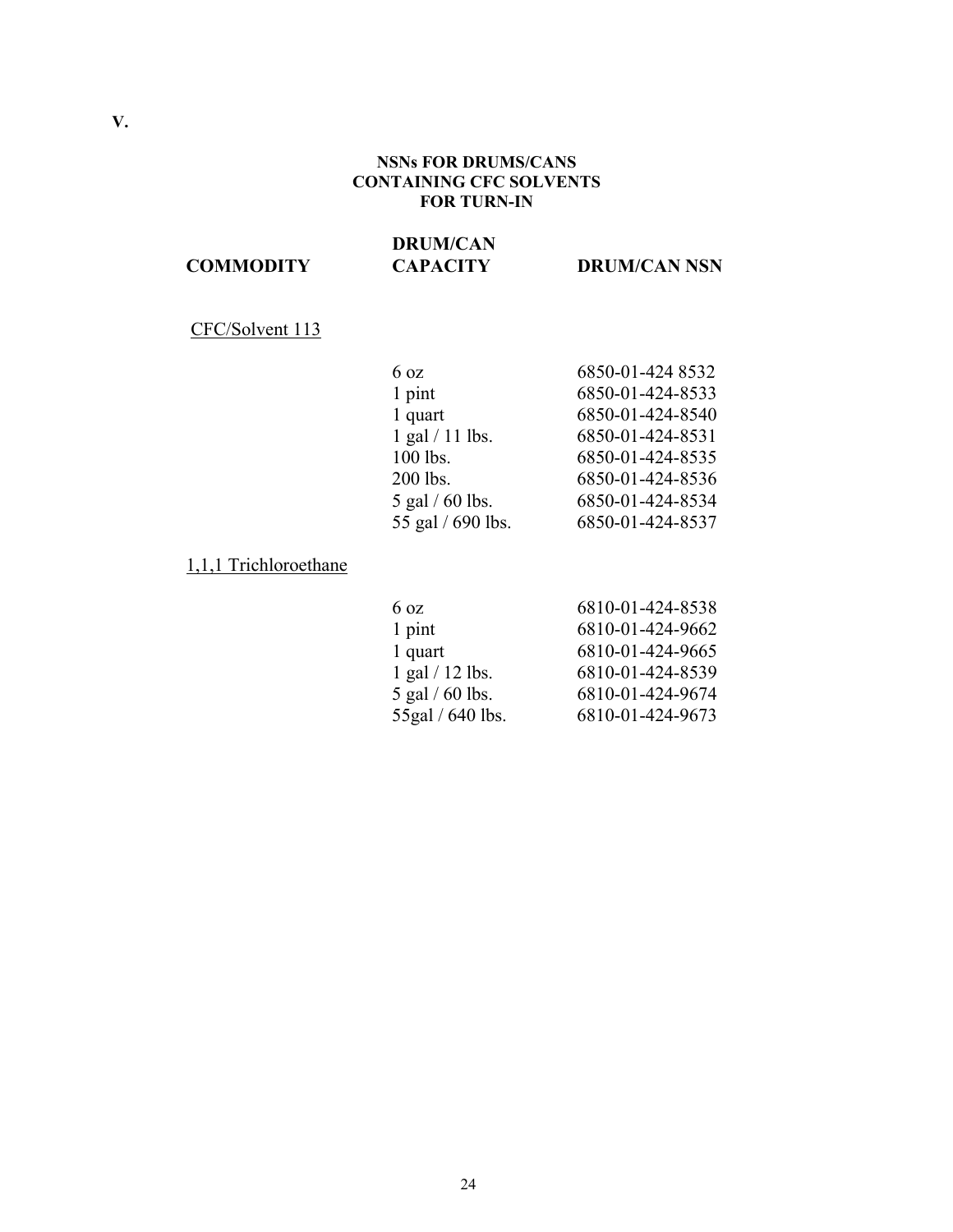### **ODS IN THE RESERVE**

## **CLASS I**

| <b>Commodity</b> | <b>Chemical Name</b>     | Svmbol            |
|------------------|--------------------------|-------------------|
| <b>CFCs</b>      |                          |                   |
|                  |                          |                   |
| $CFC-11$         | Trichlorofluromethane    | CFC <sub>13</sub> |
| $CFC-12$         | Dichlorodifluromethane   | $CF_2Cl_2$        |
| <b>CFC-114</b>   | Dichlorotetrafluroethane | $C_2F_4Cl_2$      |
| $R - 500*$       | (See note below)         | $CF_2Cl_2/C_2F_2$ |
| $R-502**$        | (See note below)         | $CF_2Cl/C_2F_5Cl$ |

\* Azeotropic mixture of CFC-12 and HFC-152a (1,1 Difluroethane)

\*\* Azeotropic mixture of CFC-115 and HCFC-22

| <b>Halons</b>     |                                               |                                  |
|-------------------|-----------------------------------------------|----------------------------------|
| Halon 1202        | Dibromodifluromethane                         | CF <sub>2</sub> Br <sub>2</sub>  |
| Halon 1211        | Bromochlordifluromethane CF <sub>2</sub> ClBr |                                  |
| Halon 1301        | <b>Bromotrifluromethane</b>                   | $CF_3Br$                         |
| <b>Solvents</b>   |                                               |                                  |
| Methyl Chloroform | 1,1,1 Trichloroethane                         | CH <sub>3</sub> CC <sub>13</sub> |
| CFC-113           | Trichlorotrifluoroethane                      | $C_2F_3Cl_3$                     |
|                   |                                               |                                  |

## **CLASS II**

| HCFC-22 | Monochlorodifluoromethane $CHCIF2$ |  |
|---------|------------------------------------|--|
|---------|------------------------------------|--|